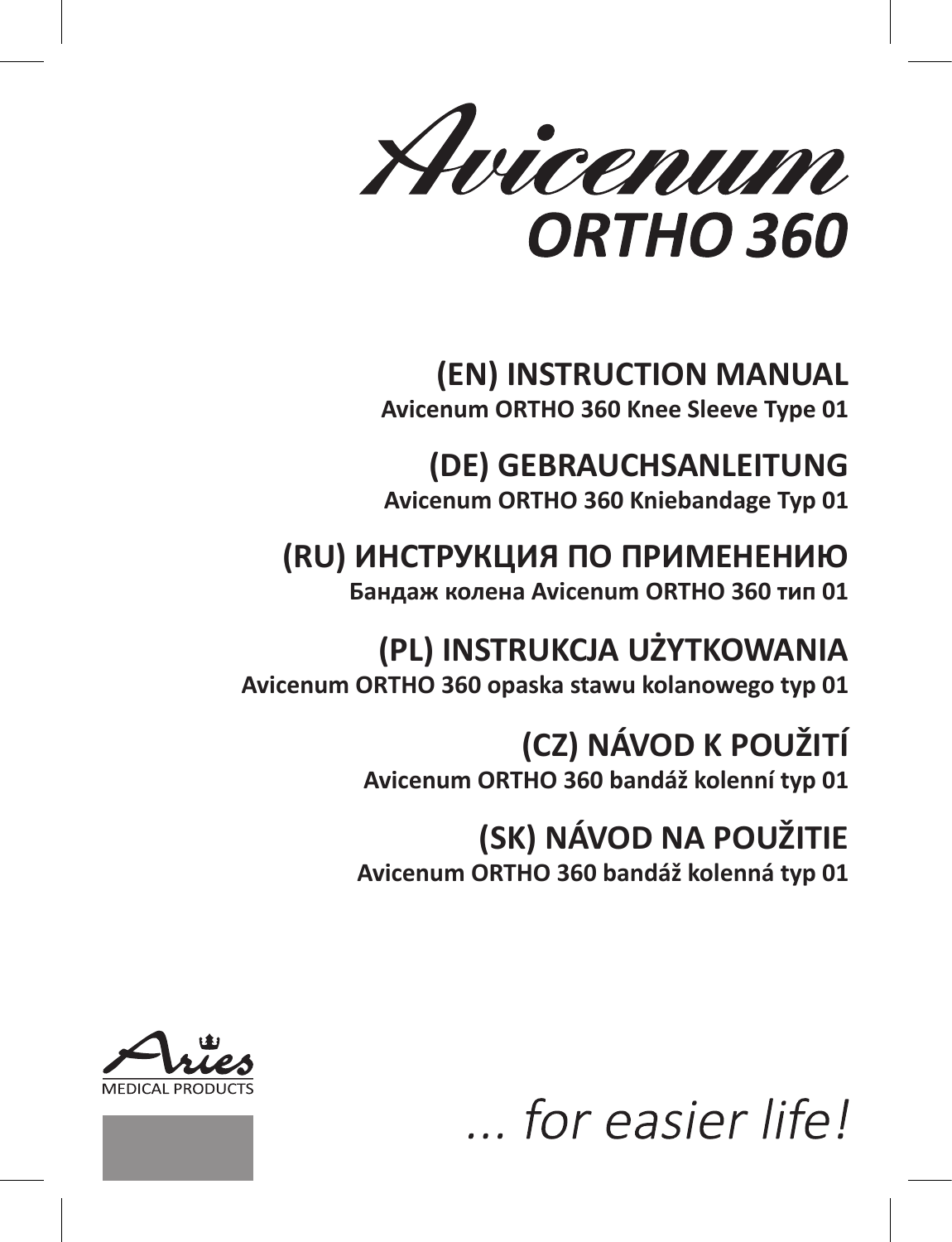# **(EN) Dear customer,**

In your hands, you are now holding a knee sleeve for post-operative and post-traumatic therapy. You can maximize the benefits of the product by its proper use and maintenance.

**Avicenum ORTHO 360 Knee Sleeve Type 01** is manufactured by the circular knitting technology. The materials used are non-irritating and latex-free. The product achieves the desired therapeutic effect by exerting compression pressure in the knee area (you must choose the correct size). It is intended for knee support in post-traumatic and postoperative therapy. The product is most effective during physical strain. The product is also suitable for sports activities. In the upper part, the product has a hem with silicone studs that prevent sliding. You should remove the product during longer breaks. **Avicenum ORTHO 360 Knee Sleeve Type 01** is a medical device intended for use both at home and in medical facilities.

**Product name: Avicenum ORTHO 360 Knee Sleeve Type 01**

# **Product variants:**

• double-sided, sizes S – XXL

#### **User profile:**

**Avicenum ORTHO 360 Knee Sleeve Type 01** is a medical device intended for use both at home and in medical facilities.

#### **Intended use:**

A medical device designed to support the knee during post-traumatic and post-operative therapy, in case of flabby muscles, inflammation, or injury to knee ligaments and tendons and to prevent swelling. This product is also suitable for sports activities as a therapeutic or preventive aid.

#### **Indications:**

- knee support in post-operative or post-traumatic therapy
- instability and weakness of knee ligaments
- sprain or injury of knee ligaments and tendons
- inflammation and swelling in the knee area
- prevention of injury and knee strengthening (e.g., during sporting activities)

If this is the first time you use a knee sleeve, consult your doctor or have your medical condition regularly examined.

#### **Contraindications:**

- damaged skin
- acute weeping skin manifestations
- lymphatic swelling
- hypersensitivity to materials used
- limb sensitivity disorders (e.g., peripheral neuropathy)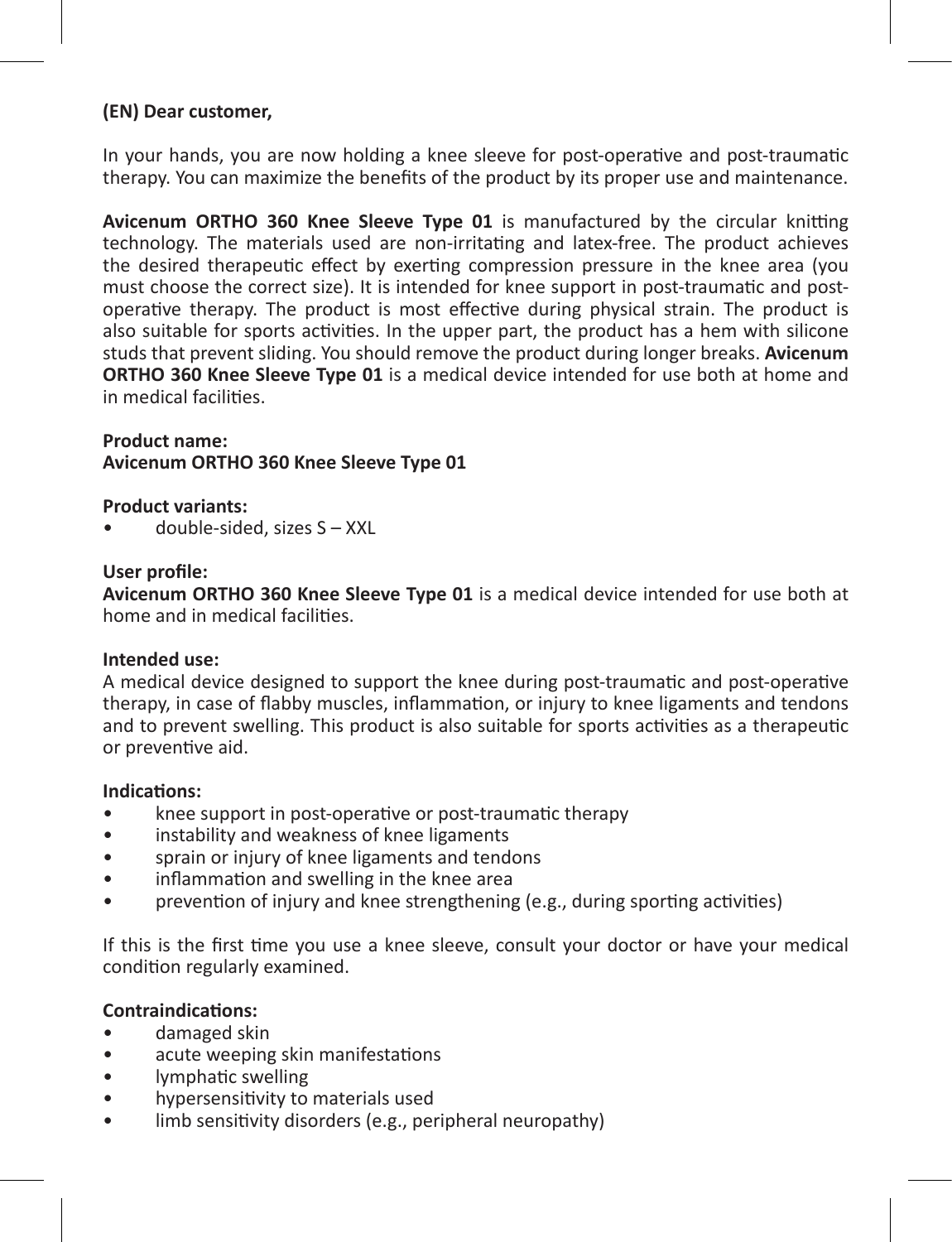Your doctor should consider the use of the product in view of the known contraindications and possible risks compared to the product's therapeutic benefits.

# **Target group:**

Patients with knee instability, patients undergoing post-operative or post-traumatic therapy of the knee, and patients with the above indications. The product is intended for use on healthy, intact skin. The product is intended for all age groups and both sexes. The product may be used in pregnancy without limitation.

#### **Side effects:**

Side effects may occur especially when using a wrong size of the product or if the product is used outside strenuous activities. If the product is too tight, there may be pressure sores, impaired blood circulation due to compression of blood vessels, or deterioration of sensitivity due to excessive compression of the nerves. Sensitive and hypersensitive individuals may experience skin irritation (redness, itching, or blistering) at the point of contact of the product with the skin.

# **How to choose the correct size:**

In order to achieve the desired effects, you must select the correct size of the product. Determine the size by measuring the circumference at the points indicated in the figure.

#### **Note:**

Any swelling or instability of the knee should be examined by your doctor. If this is the first time you experience swelling or instability of the knee, consult your doctor before using the product. Do not use the product if you do not know the cause of the swelling or instability of the knee. Always consult your doctor before combining the product with other medical devices (e.g., compression stockings).

#### **Use a tape measure.**

- Take the measurements standing up, preferably in the morning right after waking up.
- Get assistance from another person.
- Measured values may change during the therapy  $-$  always verify the correct size before using a new product.

| Size | Circumference<br>below the knee<br>in cm (point d) | Circumference<br>above the knee<br>in cm (point f) |
|------|----------------------------------------------------|----------------------------------------------------|
|      | $30 - 34$                                          | $41 - 46$                                          |
| M    | $34 - 38$                                          | $46 - 51$                                          |
|      | $38 - 42$                                          | $51 - 56$                                          |
| XL   | $42 - 46$                                          | $56 - 61$                                          |
| XXI  | $46 - 50$                                          | $61 - 66$                                          |

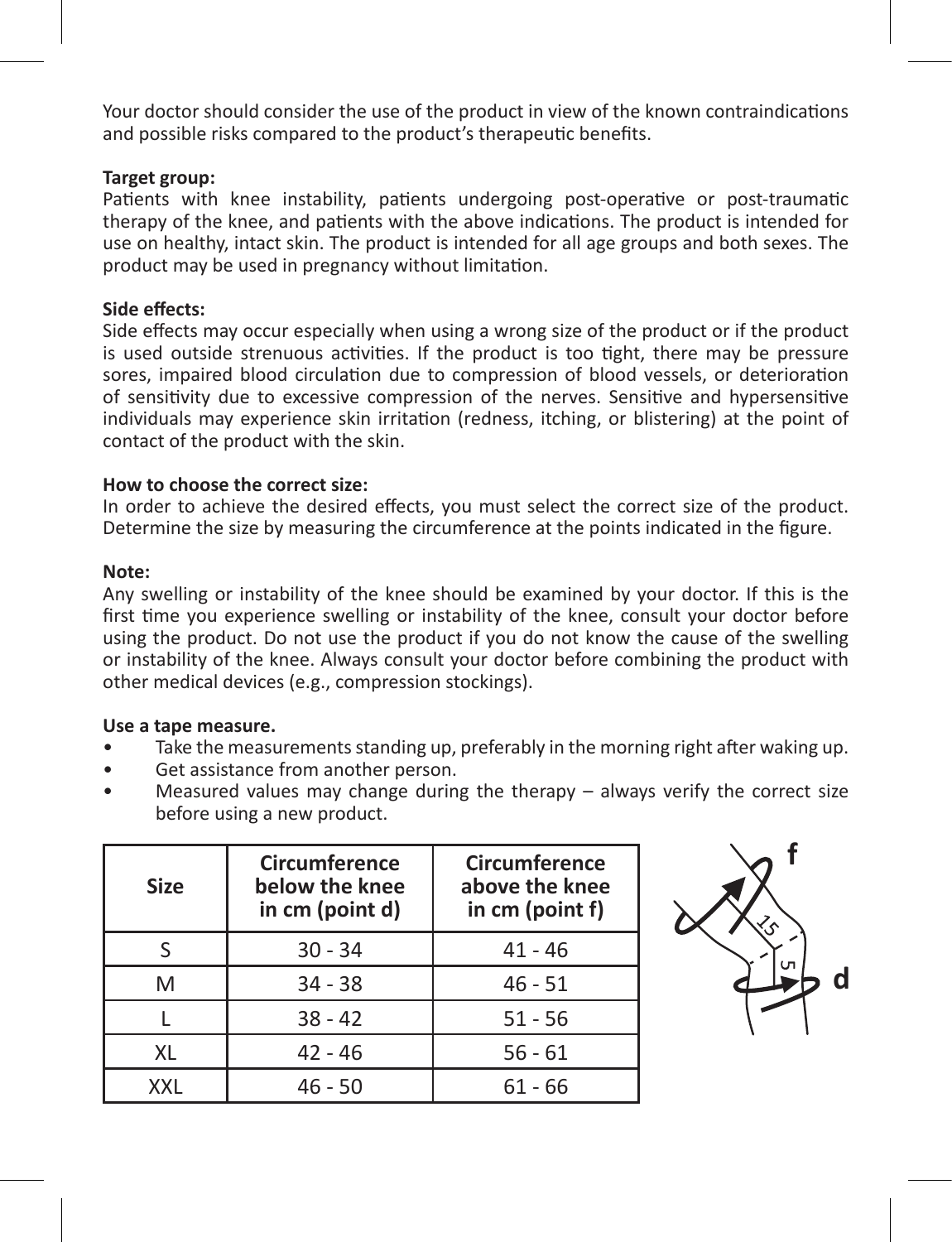**If you are on the border between two sizes**, choose the bigger one. If you have difficulties choosing the size of the product, visit a specialized medical supplies store or directly the manufacturer.

**If you have difficulties putting on the product**, visit a specialized medical supplies store and request a demonstration of the correct method of applying it.

# **With a correctly selected size:**

- you should feel noticeable but not unpleasant pressure at the knee area
- the product does not slide or roll down
- the product does not choke at any point

Size and manufacturer information can be found on the tag sewn at the top edge of the product

#### **Method of use:**

Put on the product by gradually pulling it over the knee. Never put on the sleeve by merely pulling the top edge – always put the sleeve on gradually. When putting on, the product may not come into contact with sharp objects (e.g., jewellery) or long nails.

Stretch the product evenly without creases for effective distribution of pressure.

If you use body cosmetics, wait about 15 minutes after application before you put on the product.

In the case of visible mechanical damage to the product, stop wearing it and preferably replace it with a new product.

# **Care and maintenance:**

**Avicenum ORTHO 360 Knee Sleeve Type 01** is a medical device intended for repeated use by a single person. The product will maintain its properties and safety for 12 months from the first use under these conditions:

- the product can be washed in a washing machine (maximum washing temperature 30 °C, gentle cycle) in a soapy solution or using a special preparation for washing compressing stockings and sleeves using a wash bag
- do not use fabric softeners
- do not use centrifugation; squeeze the wet product between two towels
- dry the product in a horizontal position away from a direct heat source (radiator, sun)
- do not iron the product.
- The maximum number of washing cycles is 120
- Store in a dry and dark place, preferably in the original packaging
- do not interfere mechanically in the product, do not repair places damaged by use, do not cut the edges of the product
- the product may not come into contact with organic solvents or bleaching agents

The product is safe to use for 60 months from the date of manufacture. This date is included in the product's batch number in the format YY/MM-1234567 where YY is the year and MM the month of manufacture.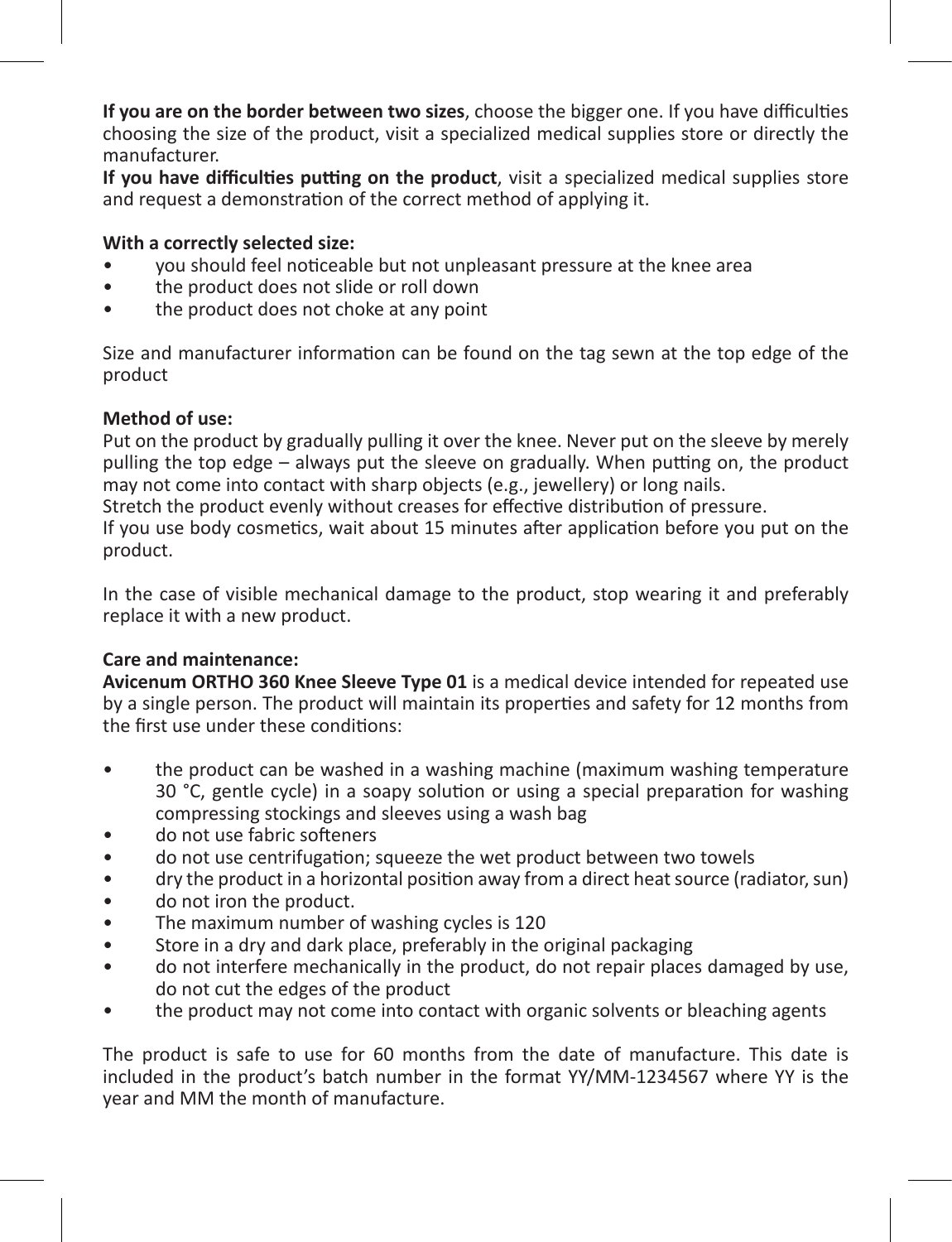**Care symbols:** 

 $\text{W} \boxtimes \text{W} \boxtimes \text{W}^*$ **学 茶** 《 Do not use fabric softeners!

# **Prohibited use:**

Stop using the product immediately if:

- If it shows signs of mechanical damage (replace the product)
- Your health has deteriorated which could be associated with the use of the product – consult your doctor at once

# **Composition:**

60 % PAD Nylon, 40 % elastan LYCRA®, silicone

This medical device does not contain an active substance, including human blood or plasma derivatives, tissues or cells of human origin or derivatives thereof, tissues or cells of animal origin or derivatives thereof.

# **Disposal:**

The product can be disposed of with normal household waste or in a textile waste container. Although the product is intended for use on healthy and intact skin, it may be contaminated with body fluids during use. In that case, dispose of the product as an infectious material.

The material used is not toxic unless burned. Do not burn the used sleeve.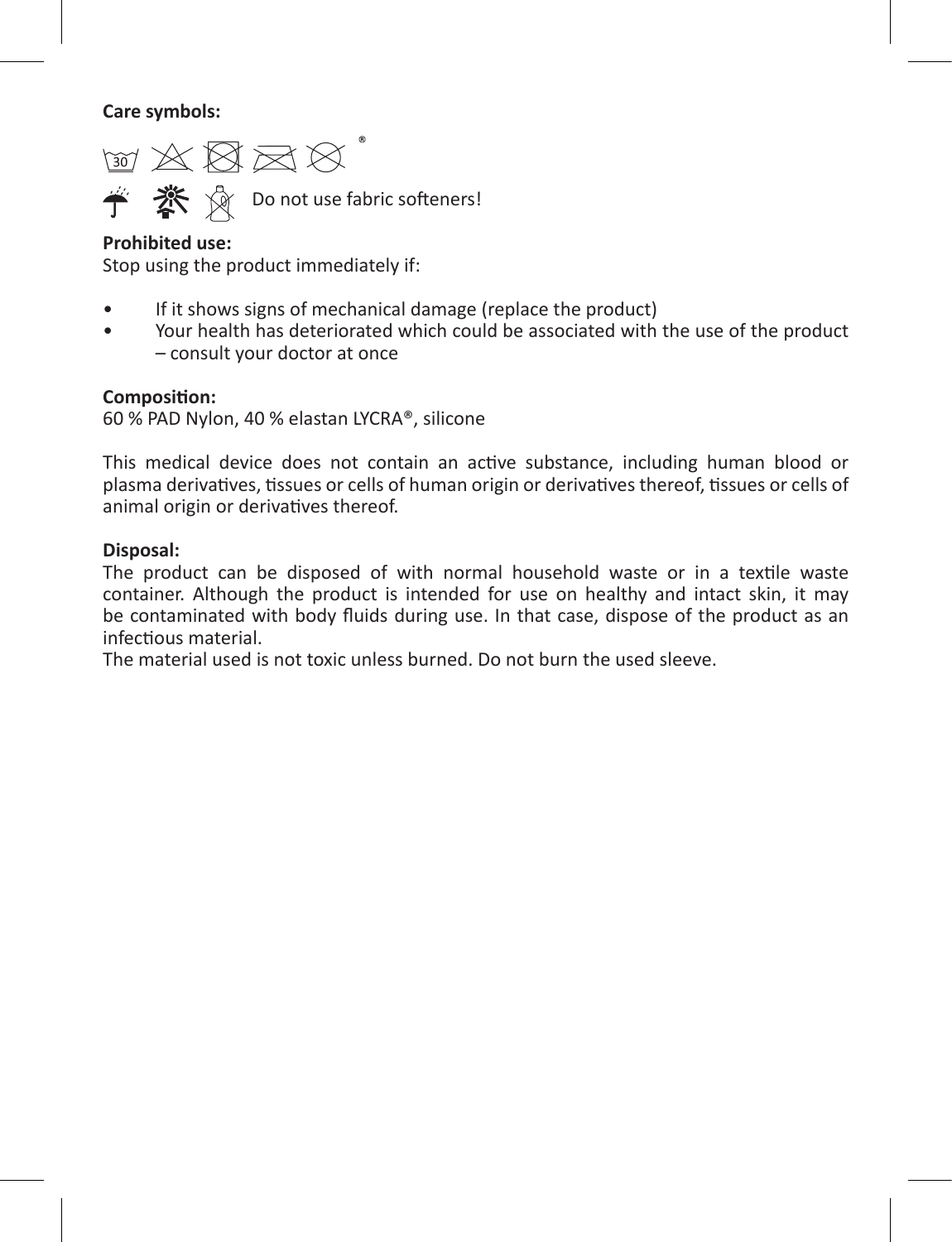**Any serious adverse event that occurred in connection with the use of this product should be reported to the manufacturer and the competent public authorities of the user's country of residence.** 

| Česká republika | Státní ústav pro kontrolu léčiv, Šrobárova 48, 100 41 Praha 10                                                                       |
|-----------------|--------------------------------------------------------------------------------------------------------------------------------------|
| Slovensko       | Štátny ústav pre kontrolu liečiv, Kvetná 1024/11, 821 08<br><b>Bratislava</b>                                                        |
| Polska          | Urząd Rejestracji Produktów Leczniczych, Wyrobów Me-<br>dycznych i Produktów Biobójczych, Al. Jerozolimskie 181C,<br>02-222 Warszawa |
| Deutschland     | Das Bundesinstitut für Arzneimittel und Medizinprodukte,<br>Kurt Georg Kiesinger Allee 3, 53175 Bonn                                 |
| Россия          | Roszdravnadzor, Address: 4, bld. 1, Slavyanskaya Square,<br>Moscow, 109074                                                           |
| Україна         | Ministry of Health Ukraine, 7 Hrushevskoho Street, Kyiv,<br>01601                                                                    |
| Australia       | The Therapeutic Goods Administration, 136 Narrabundah<br>Lane, Symonston ACT 2609                                                    |

# **Manufacturer:**



ARIES, a.s., Studenec 309, 512 33 Studenec, Czech Republic Last reviewed: 02.10.2020

 $C \in$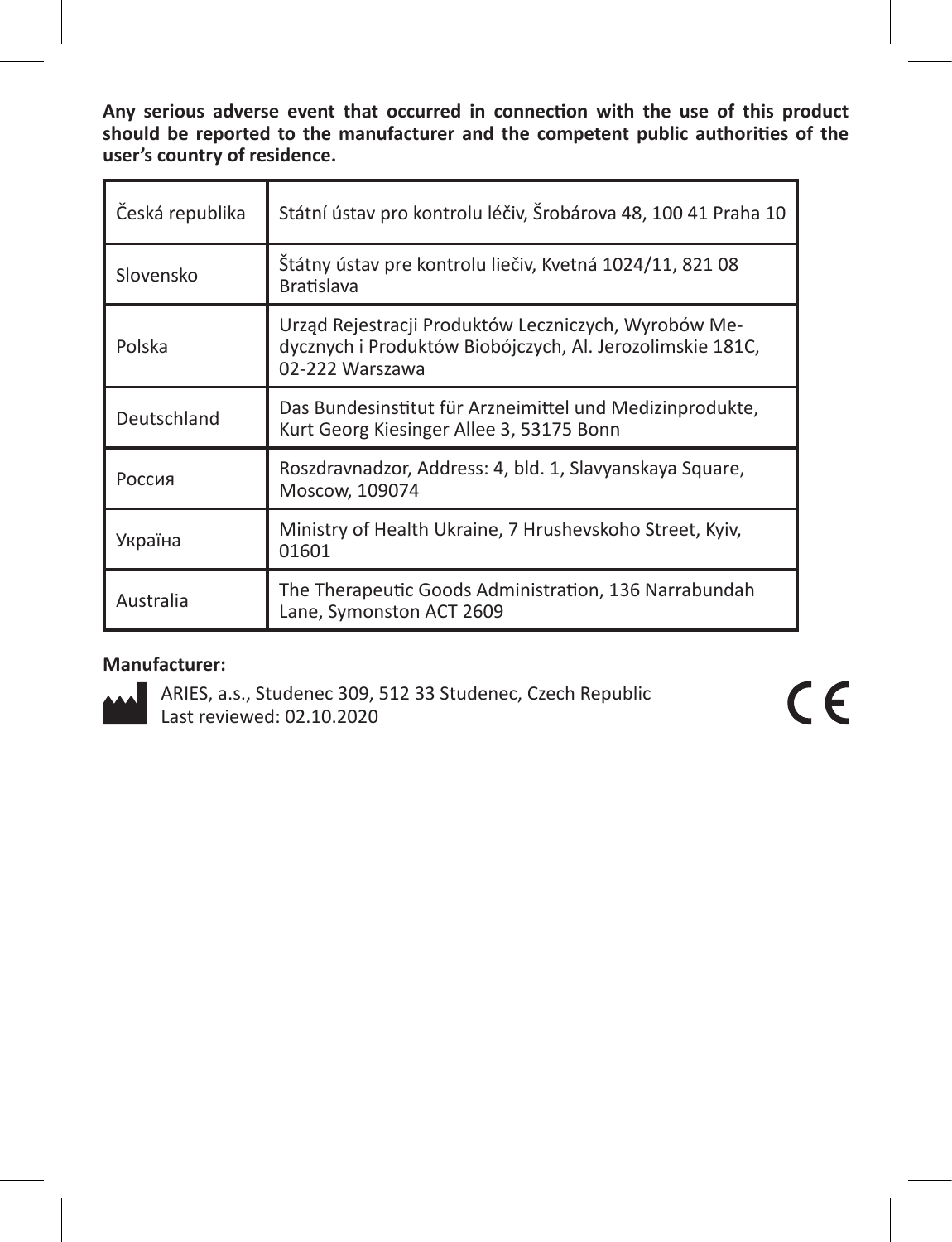# **(DE) Sehr geehrter Kunde,**

Sie halten eine medizinische Kniebandage zur unterstützenden Therapie nach Operationen und Verletzungen in den Händen. Die Gebrauchseigenschaften dieses Produkts können Sie verbessern, indem Sie es richtig pflegen bzw. anwenden.

Die **Avicenum ORTHO 360 Kniebandage Typ 01** ist mit Rundstricktechnologie gefertigt. Die für ihre Herstellung verwendeten Materialien sind nicht hautreizend und enthalten kein Latex. Die Bandage wirkt komprimierend im Kniebereich, wodurch sich der erforderliche therapeutische Effekt einstellt (es ist nötig, die richtige Bandagengröße zu wählen). Sie ist zur Unterstützung des Knies bei der Therapie nach Unfällen und Operationen bestimmt. Ihre beste Wirkung erzielt die Bandage bei körperlicher Aktivität. Die Bandage ist auch für sportliche Aktivitäten geeignet. Die Bandage ist im oberen Teil mit einem Saum mit Silikonnoppen versehen, der ein Verrutschen der Bandage verhindert. Bei längeren Ruhepausen sollten Sie die Bandage abnehmen. Die **Avicenum ORTHO 360 Kniebandage Typ 01** ist ein Medizinprodukt, das sowohl zur Anwendung zu Hause, als auch bei Gesundheitsdienstleistern bestimmt ist.

#### **Name des Medizinprodukts: Avicenum ORTHO 360 Kniebandage Typ 01**

#### **Varianten des Medizinprodukts:**

beidseitig, Gr. S - XXL

# **Anwenderprofil:**

Die **Avicenum ORTHO 360 Kniebandage Typ 01** ist ein Medizinprodukt, das sowohl zur Anwendung zu Hause, als auch bei Gesundheitsdienstleistern bestimmt ist.

# **Anwendungszweck des Medizinprodukts:**

Medizinprodukt, das zur Stützung des Knies bei der Therapie nach Verletzungen und Operationen sowie zur Reduktion der Entstehung von Schwellungen bestimmt ist und als Unterstützung bei einer Schwäche, Entzündung oder Verletzung der Kniebänder und -sehnen dient. Diese Bandage ist auch bei sportlicher Aktivität zur Heilung oder Prävention geeignet.

#### **Indikation:**

- Unterstützung der Heilung nach Unfällen und Operationen im Kniebereich
- Instabilität und Schwäche der Kniebänder
- Verstauchungen oder Verletzungen der Kniebänder und -sehnen
- Entzündungen und Schwellungen im Kniebereich
- Vorbeugung von Verletzungen und Festigung des Knies (z. B. bei sportlichen Aktivitäten)

Bei erstmaliger Anwendung der Kniebandage sollten Sie sich bezüglich der Anwendung mit Ihrem behandelnden Arzt beraten, ggf. sollte Ihr Gesundheitszustand regelmäßig ärztlich kontrolliert werden.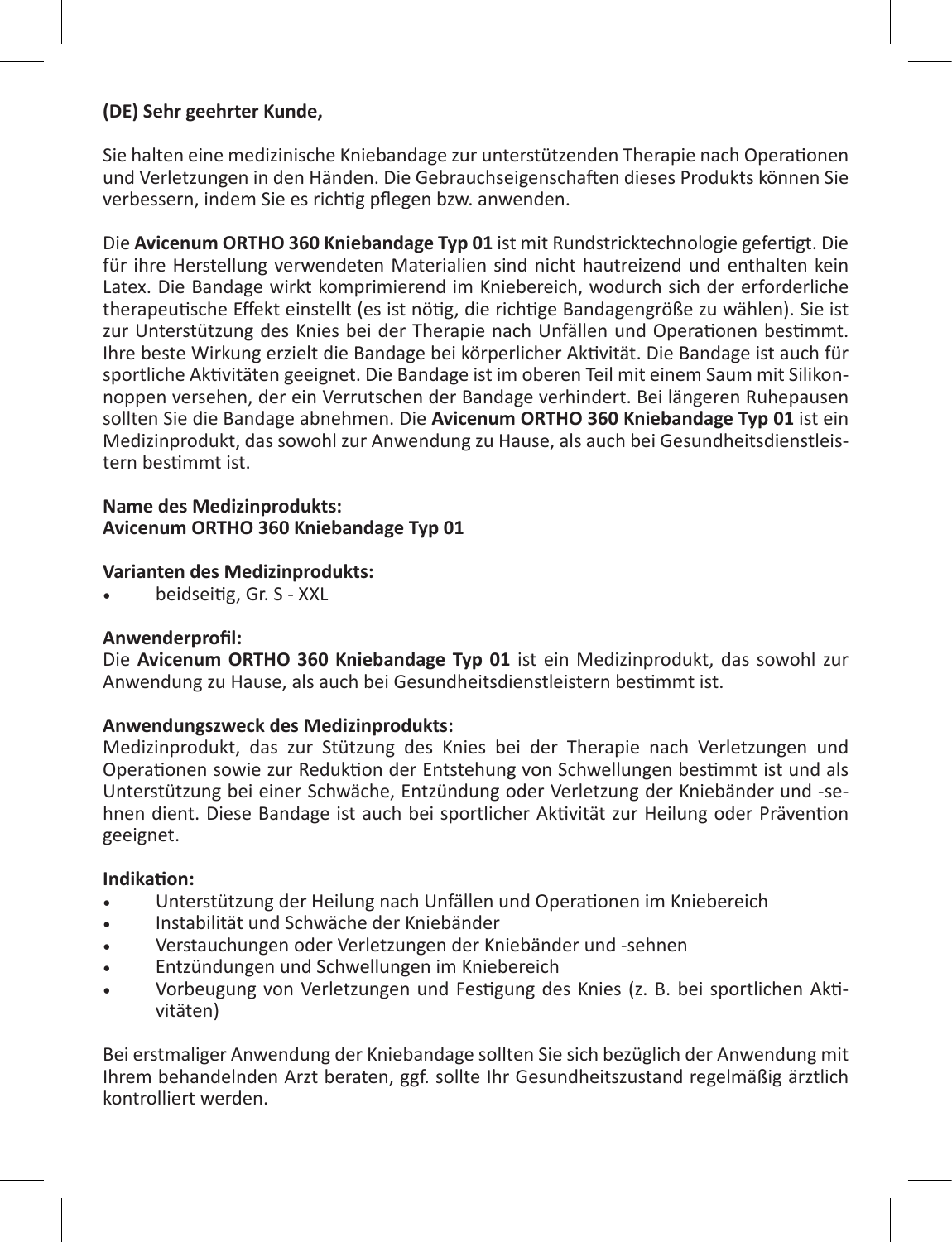# **Kontraindikation:**

- beschädigte oder verletzte Haut
- akute nässende Hautmanifestationen
- Lymphödeme
- Überempfindlichkeit gegenüber den verwendeten Materialien
- Sensibilitätsstörungen der Gliedmaßen (z. B. periphere Neuropathie)

Bei bekannten Kontraindikationen sollte der behandelnde Arzt die Anwendung der Kniebandage abwägen und das mögliche Risiko gegenüber dem therapeutischen Nutzen des Medizinprodukts beurteilen.

#### **Patienten-Zielgruppe:**

Patienten mit Instabilität des Knies, Therapie des Knies nach Operationen und Verletzungen sowie Patienten mit den oben genannten Indikationen. Die Kniebandage ist zur Anwendung auf gesunder, unverletzter Haut bestimmt. Die Bandage ist für alle Altersgruppen und beide Geschlechter bestimmt. Es besteht keine Anwendungsbeschränkung in der Schwangerschaft.

#### **Nebenwirkungen:**

Nebenwirkungen können vor allem bei falsch gewählter Größe oder bei Anwendung der Kniebandage in unbelastetem Zustand auftreten. Bei zu fest angelegter Kniebandage kann es zu Druckstellen, zu einer Verschlechterung der Durchblutung durch Kompression der Blutgefäße oder zu einer Sensibilitätsverschlechterung durch zu starke Kompression der Nerven kommen. Bei empfindlichen Personen kann es an der Kontaktstelle mit dem Material, aus dem die Kniebandage gefertigt ist, zu Hautirritationen (Rötungen, Juckreiz, Blasenbildung) kommen.

#### **Wahl der richtigen Größe der Kniebandage:**

Zum Erzielen des gewünschten Effekts ist es nötig, die richtige Größe zu wählen. Diese kann nur durch Messen der Umfänge der Gliedmaßen an den auf der Abbildung gekennzeichneten Stellen ermittelt werden.

#### **Hinweis:**

Jedwede Schwellung oder Instabilität des Knies sollte von einem Arzt beurteilt werden. Sollte die Schwellung oder Instabilität des Knies bei Ihnen zum ersten Mal aufgetreten sein, beraten Sie sich vor Anwendung der Kniebandage mit Ihrem Arzt. Beginnen Sie keine Selbstbehandlung mit der Kniebandage, sofern Sie die Ursache der Schwellung oder Instabilität des Knies nicht kennen. Beraten Sie sich vor einer Kombination mit anderen Medizinprodukten (z. B. mit Kompressionsstrümpfen) stets mit Ihrem behandelnden Arzt.

- zum Messen ein Schneidermaßband verwenden
- messen Sie im Stehen, am besten früh morgens nach dem Aufwachen
- • bitten Sie eine zweite Person um Hilfe
- die gemessenen Werte können sich im Laufe der Behandlung ändern überprüfen Sie vor der Anwendung einer neuen Kniebandage-Packung stets die richtige Größe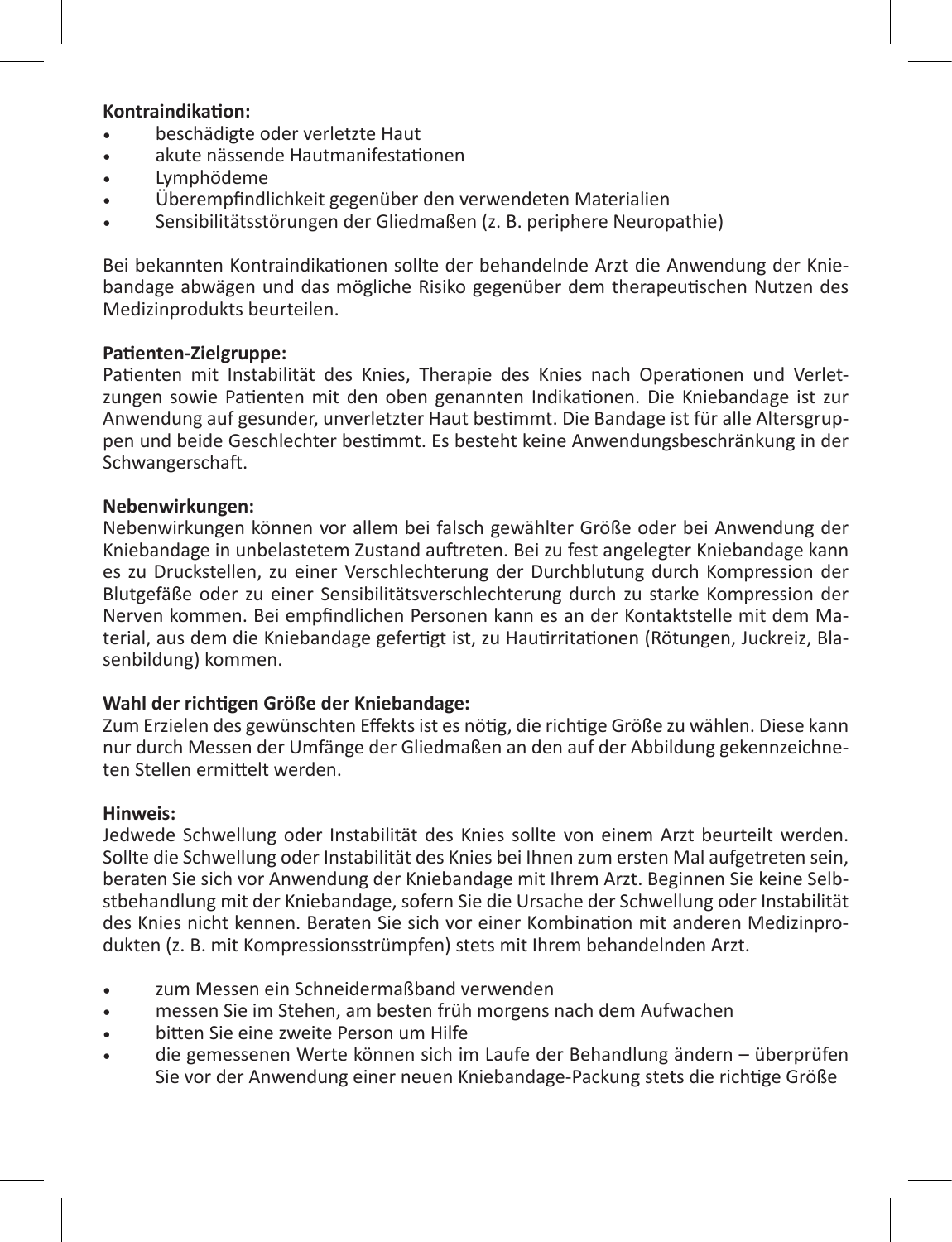| Größe | <b>Beinumfang unter</b><br>dem Knie<br>in cm (Punkt d) | Beinumfang über<br>dem Knie<br>in cm (Punkt f) |  |
|-------|--------------------------------------------------------|------------------------------------------------|--|
|       | $30 - 34$                                              | $41 - 46$                                      |  |
| M     | $34 - 38$                                              | $46 - 51$                                      |  |
|       | $38 - 42$                                              | $51 - 56$                                      |  |
| XL    | $42 - 46$                                              | $56 - 61$                                      |  |
| XXL   | $46 - 50$                                              | $61 - 66$                                      |  |



**Sollten die gemessenen Werte an der Grenze zwischen zwei Größen liegen**, wählen Sie die größere. Sollten Sie sich bei der Wahl der Größe der Kniebandage nicht sicher sein, suchen Sie ein Sanitätshaus oder direkt den Hersteller auf.

**Sollte sich die Kniebandage schlecht überziehen lassen**, besuchen Sie das Sanitätshaus und bitten Sie um Vorführung der richtigen Anziehtechnik.

# **Richtig gewählte Größe:**

- Sie verspüren im Kniebereich einen merklichen, jedoch keineswegs unangenehmen Druck
- die Kniebandage verrutscht nicht und wirft keine Falten
- die Kniebandage schneidet nirgends ein

Angaben zur Größe und zum Hersteller sind auf dem Etikett zu finden, das am oberen Rand der Kniebandage angebracht ist.

# **Anwendung der Kniebandage:**

Die Bandage wird schrittweise über das Knie gezogen. Legen Sie die Bandage niemals nur durch Ziehen an ihrem oberen Rand an, sondern ziehen Sie sie immer schrittweise über. Beim Anziehen sollte die Bandage nicht mit scharfen Gegenständen (z. B. Schmuck) oder langen Finger-/Zehennägeln in Kontakt kommen.

Die Bandage muss gleichmäßig und ohne Falten angelegt sein, damit es zu einer wirksamen Verteilung des Drucks kommt.

Sollten Sie Körperkosmetik benutzen, warten Sie mit dem Anziehen der Bandage nach der Applikation ca. 15 min.

Tragen Sie die Bandage bei sichtbarer mechanischer Beschädigung nicht mehr und ersetzen Sie sie am besten durch eine neue.

# **Pflege:**

Die **Avicenum ORTHO 360 Kniebandage Typ 01** ist ein Medizinprodukt, das zur wiederholten Anwendung durch eine Person bestimmt ist. Ihre Wirksamkeit und Sicherheit bleiben unter Einhaltung folgender Regeln über einen Zeitraum von 12 Monaten ab der ersten Anwendung erhalten: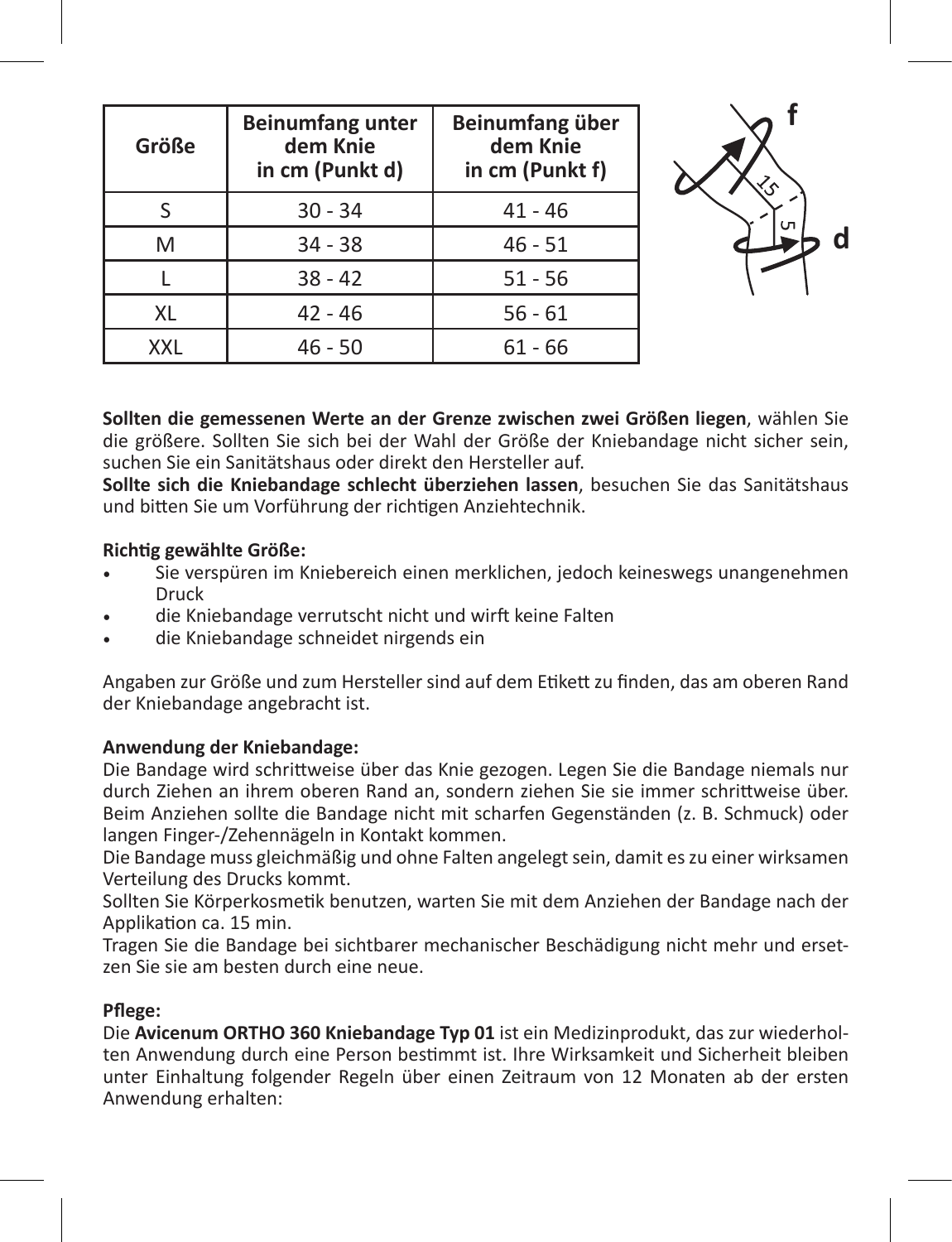- • Maschinenwäsche möglich (bei max. 30 °C im Schonwaschgang) mit einer Seifenlösung oder einem Spezialpräparat zum Waschen von Kompressionsstrümpfen und Bandagen, in einem Schutzbeutel (Wäschenetz)
- keinen Weichspüler verwenden
- nicht schleudern, nasse Kniebandage zwischen zwei Handtüchern ausdrücken
- in waagerechter Lage ohne direkten Kontakt zu Wärmequellen (Heizkörper, Sonne) trocknen
- Kniebandage nicht bügeln
- maximal 120 Waschzyklen möglich
- im Trockenen und Dunklen aufbewahren, am besten in der Originalverpackung
- nicht mechanisch in die Kniebandage eingreifen, durch die Anwendung beschädigte Stellen nicht reparieren, Ränder nicht einschneiden
- die Kniebandage darf nicht in Kontakt mit organischen Lösungsmitteln oder Bleichmitteln kommen

Das Medizinprodukt kann 60 Monate ab Herstellungsdatum sicher verwendet werden. Dieses Datum ist Bestandteil der Chargennummer des Medizinprodukts, die im Format JJ/MM-1234567 dargestellt wird, wobei JJ für das Herstellungsjahr und MM für den Herstellungsmonat steht.

# **Pflegesymbole:**

 $\text{W} \boxtimes \text{W} \boxtimes \text{W}^*$ **参** ※ Keinen Weichspüler verwenden!

# **Nicht anwenden:**

Brechen Sie die Anwendung des Medizinproduktes sofort ab, wenn:

- Zeichen einer mechanischen Beschädigung auftreten (tauschen Sie die Bandage gegen eine neue aus)
- Sie eine Verschlechterung Ihres Gesundheitszustands beobachten, die mit der Anwendung der Kniebandage im Zusammenhang stehen könnte – beraten Sie sich in einem solchen Fall mit Ihrem behandelnden Arzt

# **Zusammensetzung:**

60 % PAD Nylon, 40 % Elasthan LYCRA®, Silikon

Dieses Medizinprodukt enthält keine Wirkstoffe, einschließlich Derivate aus menschlichem Blut oder Blutplasma, und auch keine Gewebe oder Zellen menschlichen Ursprungs oder deren Derivate und keine Gewebe oder Zellen tierischen Ursprungs oder deren Derivate.

# **Entsorgung:**

Die Kniebandage kann mit dem üblichen Siedlungsabfall entsorgt werden, gegebenenfalls in einen Textilsammelcontainer geworfen werden. Obwohl das Produkt zur Anwendung auf gesunder, unverletzter Haut bestimmt ist, kann nicht ausgeschlossen werden, dass es während der Anwendung zur Kontamination mit Körperflüssigkeiten kommt. In einem solchen Fall ist die Kniebandage als infektiöses Material zu entsorgen.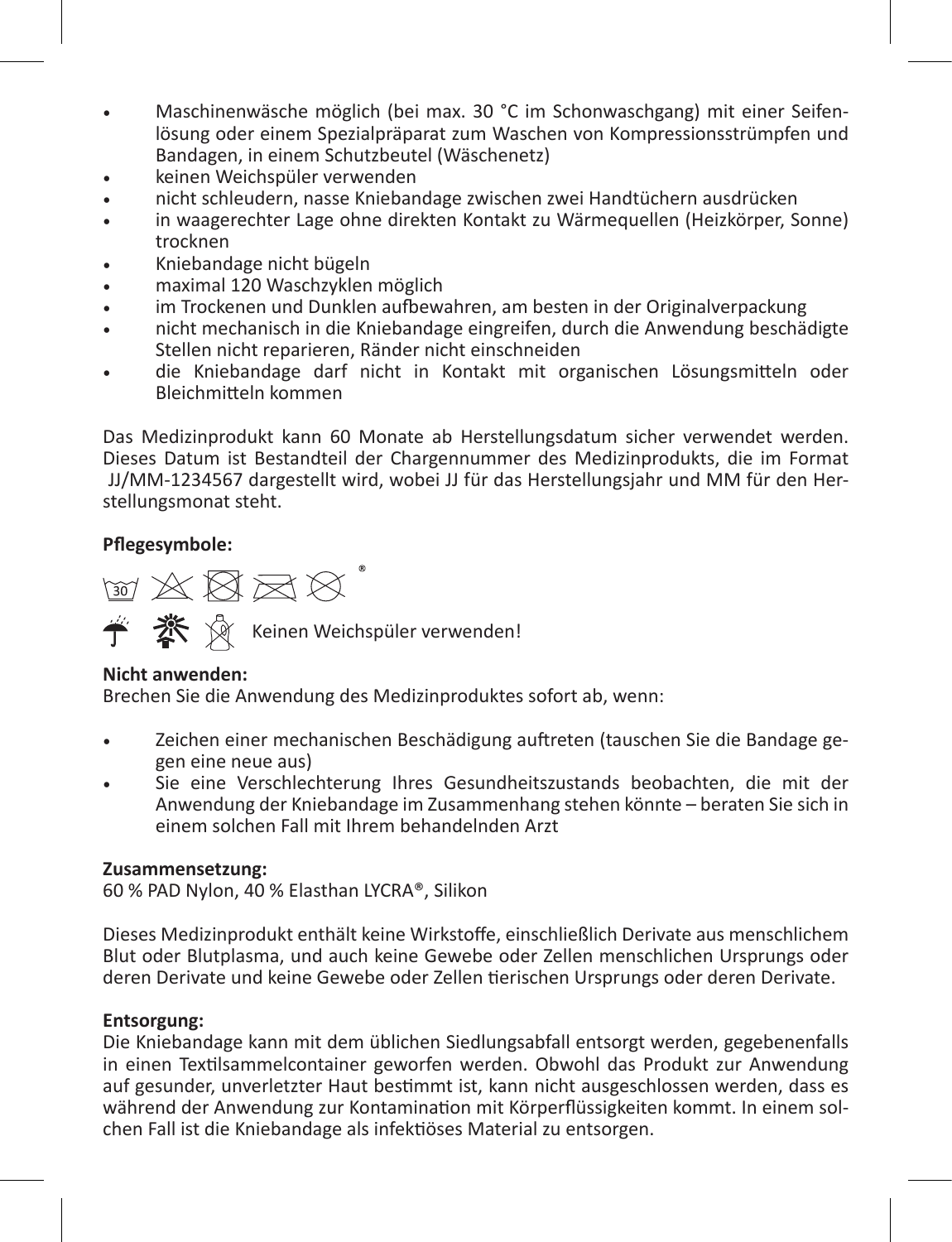Das verwendete Material ist nicht toxisch, sofern es nicht brennt. Die benutzte Bandage niemals verbrennen.

**Jedwedes schwerwiegende unerwünschte Vorkommnis, zu dem es im Zusammenhang mit dem betreffenden Produkt gekommen ist, ist dem Hersteller und der zuständigen Behörde des Mitgliedstaats zu melden, in dem der Anwender und/oder Patient ansässig ist.** 

| Česká republika | Státní ústav pro kontrolu léčiv, Šrobárova 48, 100 41 Praha 10                                                                       |
|-----------------|--------------------------------------------------------------------------------------------------------------------------------------|
| Slovensko       | Štátny ústav pre kontrolu liečiv, Kvetná 1024/11, 821 08<br><b>Bratislava</b>                                                        |
| Polska          | Urząd Rejestracji Produktów Leczniczych, Wyrobów Me-<br>dycznych i Produktów Biobójczych, Al. Jerozolimskie 181C,<br>02-222 Warszawa |
| Deutschland     | Das Bundesinstitut für Arzneimittel und Medizinprodukte,<br>Kurt Georg Kiesinger Allee 3, 53175 Bonn                                 |
| Россия          | Roszdravnadzor, Address: 4, bld. 1, Slavyanskaya Square,<br>Moscow, 109074                                                           |
| Україна         | Ministry of Health Ukraine, 7 Hrushevskoho Street, Kyiv,<br>01601                                                                    |
| Australia       | The Therapeutic Goods Administration, 136 Narrabundah<br>Lane, Symonston ACT 2609                                                    |

# **Hersteller:**

ARIES, a.s., Studenec 309, 512 33 Studenec Datum der letzten Revision des Textes: 02.10.2020  $\epsilon$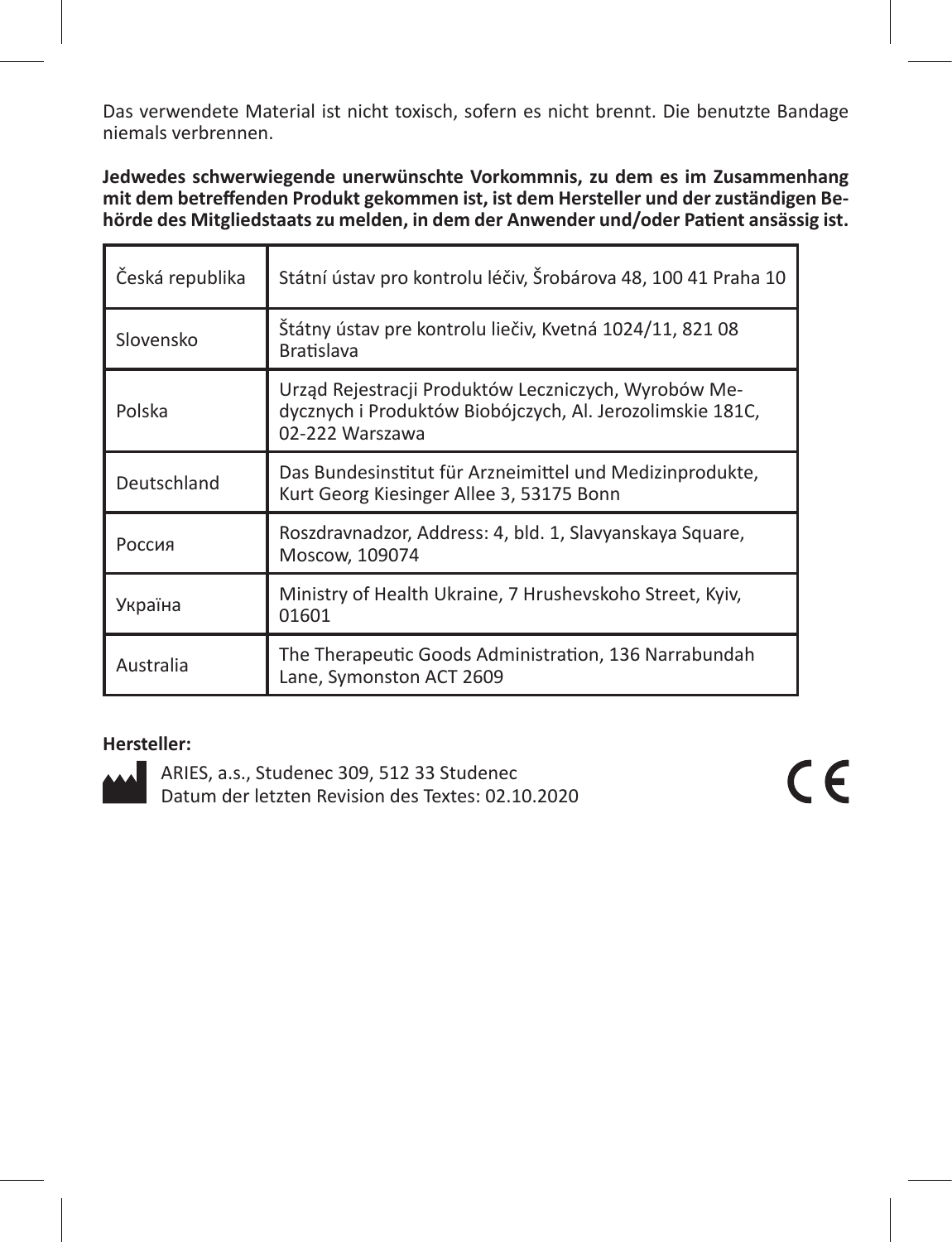# **(RU) Дорогой клиент,**

в ваших руках – бандаж колена, предназначенный для вспомогательной терапии после операций и травм. Правильным использованием и уходом за изделием вы можете поддержать его полезные свойства.

**Бандаж колена Avicenum ORTHO 360 тип 01** изготовлен по технологии кругового плетения. Материалы использованные в бандаже не вызывают раздражение и не содержат латекс. Бандаж действует за счет компрессионного воздействия в области колена, которое оказывает необходимый терапевтический эффект. Для правильного эффекта бандажа необходимо подобрать правильный размер. Бандаж предназначен для поддержки колена во время терапии после операций и травм. Наилучший эффект бандаж оказывает во время физической нагрузки и, таким образом, им можно пользоваться и во время спорта. В верхней части бандажа находится кромка с силиконовыми противоскользящими шишечками. При длительных периодах отдыха или неподвижности бандаж следует снимать. Бандаж колена **Avicenum ORTHO 360 тип 01** – это медицинское изделие предназначенное и для домашнего использования, и для использования в области медицинских услуг.

#### **Название медицинского изделия: Бандаж колена Avicenum ORTHO 360 тип 01**

#### **Варианты медицинского изделия:**

• двухсторонний, размер S – XXL

#### **Профиль пользователя:**

**Бандаж колена Avicenum ORTHO 360 тип 01** – это медицинское изделие предназначенное и для домашнего использования, и для использования в области медицинских услуг.

#### **Цель применения:**

Медицинское изделие предназначено для укрепления коленного сустава во время терапии после операций и травм, для профилактики отеков, и для укрепления колена в случае слабости, травмы или воспаления связок или сухожилия. Бандаж также можно использовать во время занятия спортом в целях лечения или профилактики.

#### **Показания:**

- поддержка лечения колена после операций и травм
- нестабильность и слабость связок коленного сустава
- вывих или травмы связок и сухожилий колена
- воспаления и отеки в области колена
- профилактика травм и укрепление коленного сустава (к примеру, во время занятия спортом)

Если вы используете бандаж колена впервые, рекомендуем проконсультировать его применение с лечащим врачом или регулярно проходить у него осмотр.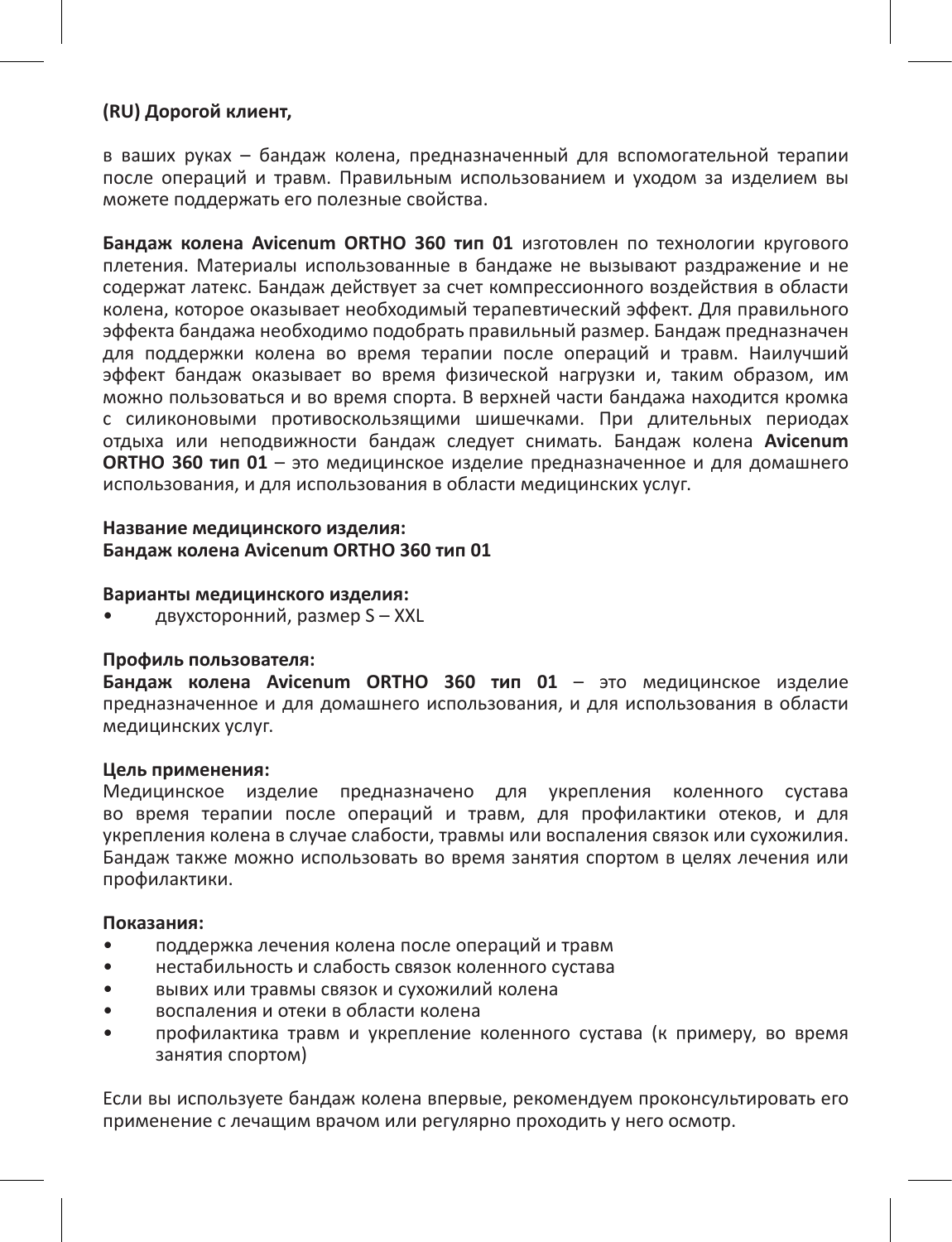#### **Противопоказания:**

- поврежденная или травмированная кожа
- мокнущие места на коже
- лимфатические отеки
- повышенная чувствительность к использованному материалу
- расстройства чувствительности конечностей (к примеру, периферическая .<br>нейропатия)

В связи с существованием противопоказаний, лечащий врач должен оценить, насколько уместно использование бандажа и взвесить возможные риски и терапевтический эффект бандажа.

#### **Для кого предназначен бандаж:**

Для пациентов с нестабильным коленным суставом, для терапии после травм и операций и для пациентов с вышеприведенными показаниями. Бандаж следует надевать на здоровую, неповрежденную кожу. Бандаж предназначен для мужчин и женщин любого возраста. Бандаж также можно использовать во время беременности.

#### **Побочные эффекты:**

Бандаж может иметь побочные эффекты прежде всего при использовании неправильного размера или при использовании во время отсутствия физической нагрузки. Слишком туго затянутый бандаж может привести к образованию мозолей, ухудшенному кровоснабжению (в результате сжатия сосудов), или ухудшенной чувствительности (в результате чрезмерного сжатия нервов). Более чувствительные люди могут заметить признаки раздражения кожи (покраснение, зуд, образование пузырьков) в местах соприкосновения кожи с материалом, из которого изготовлен бандаж.

# **Как подобрать правильный размер бандажа:**

Для правильного эффекта бандажа необходимо подобрать правильный размер. Для того, чтобы определить нужный размер, необходимо измерить конечность в местах обозначенных на рисунке.

# **Предупреждение:**

Любые отеки или нестабильность коленного сустава должен оценить врач. Если вы наблюдаете отек или нестабильность впервые, посоветуйтесь перед использованием бандажа с вашим врачом. Не приступайте к самолечению при помощи бандажа, если вам не известна причина отека или нестабильности. Сочетание бандажа с другими медицинскими изделиями (к примеру, с компрессионными чулками) всегда необходимо обсудить в лечащим врачом.

- для измерения используйте швейный метр
- измерение следует проводить стоя, в идеальном случае утром, после сна
- попросите кого-нибудь помочь вам измерить нужное место
- в течение лечения измеренный размер может меняться, поэтому перед тем, как надеть новый бандаж проверьте, что он подходящего размера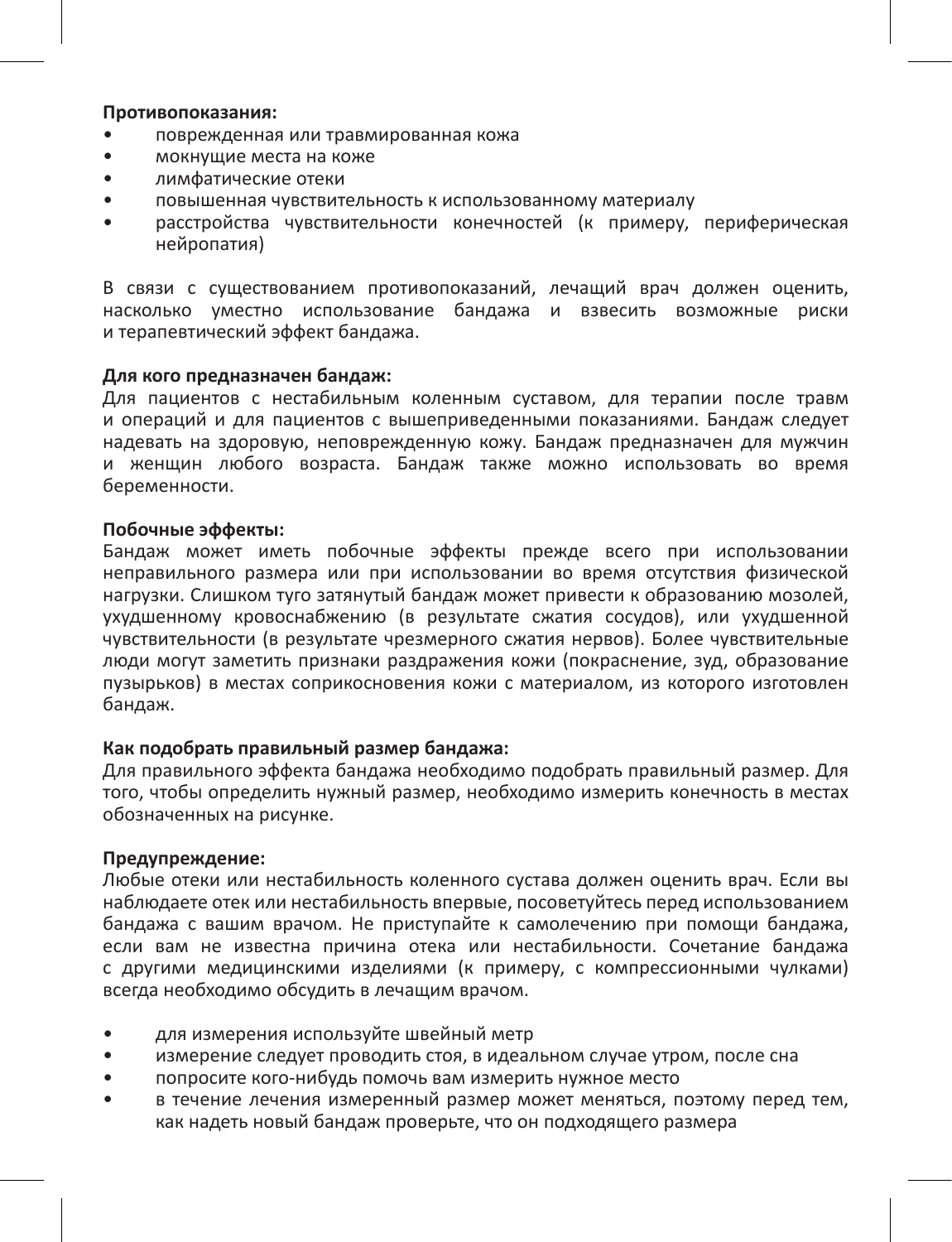| Размер | объем под<br>коленом в<br>сантиметрах<br>(точка d) | объем над<br>коленом в<br>сантиметрах<br>(точка f) |
|--------|----------------------------------------------------|----------------------------------------------------|
|        | $30 - 34$                                          | $41 - 46$                                          |
| M      | $34 - 38$                                          | $46 - 51$                                          |
|        | $38 - 42$                                          | $51 - 56$                                          |
| XL     | $42 - 46$                                          | $56 - 61$                                          |
| XXL    | $46 - 50$                                          | $61 - 66$                                          |



**Если измеренный обхват на грани двух размеров**, выбирайте более крупный. Если вы не уверены, какой размер вам подойдет, посетите специализированный пункт выдачи медицинских изделий или производителя.

**Если вам сложно надеть бандаж, посетите специализированный пункт выдачи медицинских изделий**, где вам продемонстрируют правильную технику надевания.

# **Как узнать, что вы подобрали правильный размер:**

- в области колена ощущается заметное давление, которое, однако, не является неприятным
- бандаж не сползает и не собирается
- бандаж нигде не давит

Информация о размере и производителе находится на этикетке вшитой около верхнего края бандажа.

#### **Как надеть бандаж:**

Бандаж следует постепенно натянуть на колено. Никогда не надевайте бандаж натягиванием за верхний край. Надевая бандаж убедитесь, что он не соприкасается с острыми предметами, к примеру, с украшениями или длинными ногтями.

Бандаж следует натянуть равномерно, без складок, чтобы обеспечить эффективное распределение давления.

Если вы пользуетесь косметикой для тела, подождите после ее применения как минимум 15 минут прежде чем надеть бандаж.

Если вы обнаружили на бандаже механическое повреждение, не используйте его и, в идеальном случае, поменяйте на новый.

#### **Уход за изделием:**

**Бандаж колена Avicenum ORTHO 360 тип 01** – это медицинское изделие предназначенное для повторного использования одним человеком. Свойства и безопасность бандаж сохраняет в течение 12 месяцев од первого использования, причем необходимо соблюдать следующие правила:

• бандаж можно стирать в стиральной машине (при температуре 30 °C в режиме бережной стирки) с использованием мыльного раствора или специального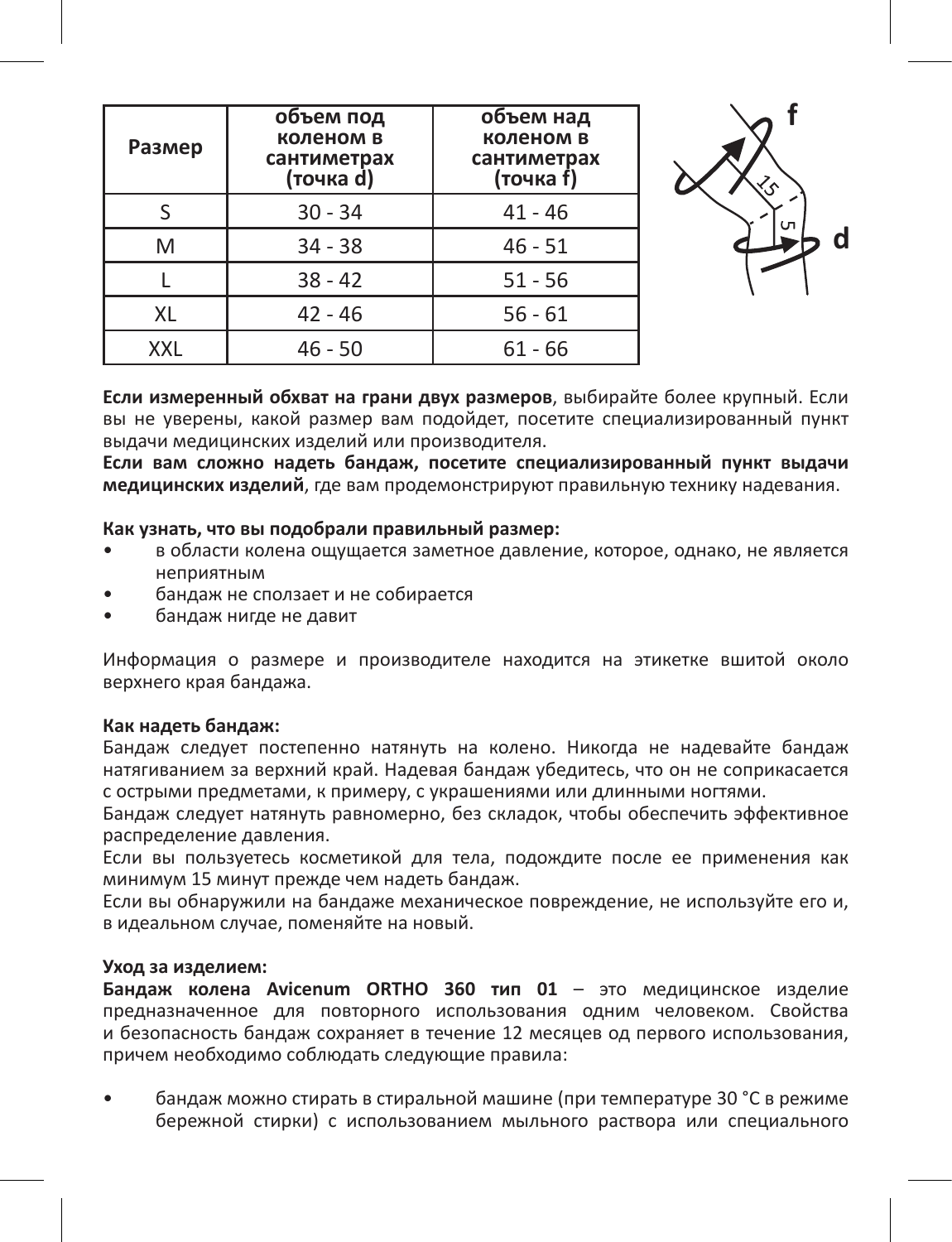средства для стирки компрессионных чулков и бандажей и поместив бандаж в мешок для стирки

- не используйте кондиционеры для белья
- не используйте в стиральной машине режим отжима отожмите бандаж вручную, при помощи двух полотенец
- сушите бандаж в горизонтальном положении, в стороне от прямых источников тепла (батарея, солнце)
- не гладьте бандаж утюгом
- максимальное количество стирок 120
- храните бандаж на сухом и темном месте, лучше всего в оригинальной упаковке
- воздержитесь какого-либо механического вмешательства в бандаж не чините повреждения, которые образовались в последствии использования, не надрезайте края
- следите за тем, чтобы на бандаж не попадали органические растворители и отбеливающие средства

Бандаж можно безопасно использовать в течение 60 месяцев от даты производства. Дата производства является частью номера партии изделия в формате ГГ/ММ-1234567 где ГГ означает год а ММ месяц изготовления.

# **Значки по уходу за изделием:**

 $\text{W X R} \boxtimes \text{W}^*$ 

Не использовать кондиционер для белья!

# **Когда не следует использовать бандаж:**

Немедленно перестаньте использовать бандаж если:

- на нем появились признаки механического повреждения (поменяйте бандаж на новый)
- вы наблюдаете ухудшение состояния, которое могло бы быть связано с использованием бандажа – в таком случае посоветуйтесь с врачом

#### **Состав:**

60 % PAD Нейлон, 40 % эластан LYCRA®, силикон

Бандаж не содержит в себе лечебные препараты, дериваты человеческой крови или плазмы, ткани или клетки человеческого происхождения или их дериваты, или ткани или клетки животного происхождения или их дериваты.

# **Как правильно выбросить изделие:**

Бандаж можно выбросить вместе с коммунальным мусором или поместить в контейнер для текстиля. Не смотря на то, что изделие предназначено для использования на здоровой коже без травм, не возможно исключить загрязнение бандажа жидкостями тела. В таком случае бандаж следует уничтожить как инфекционный материал.

Материал, из которого изготовлено изделие, не является токсическим, за исключением его возгорания. Поэтому, никогда не сжигайте старый бандаж.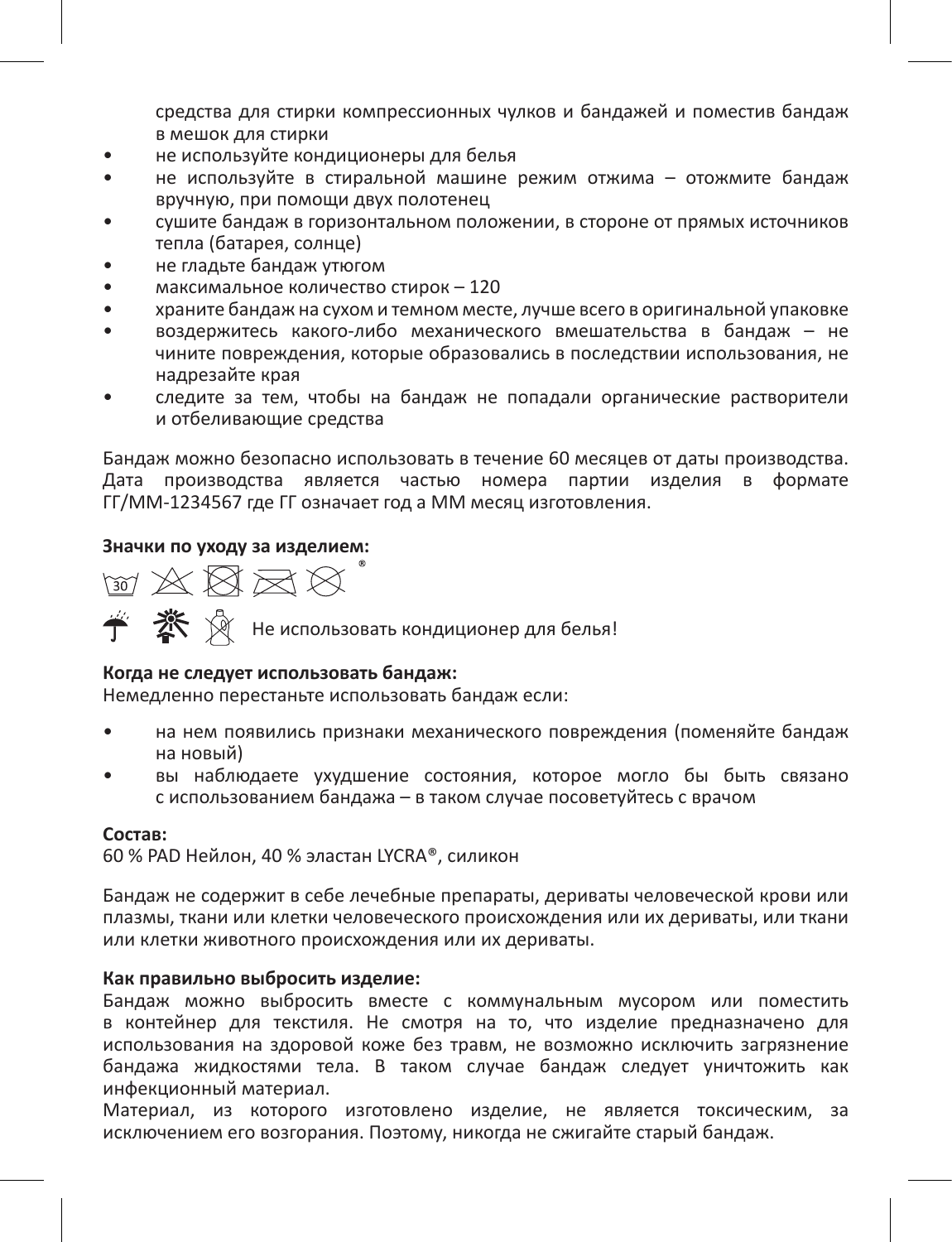**Любые серьезные нежелательные ситуации, которые образовались в связи с использованием изделия, следует сообщить производителю или в соответствующие органы государственной администрации страны, в которой проживает пациент/пользователь:** 

| Česká republika | Státní ústav pro kontrolu léčiv, Šrobárova 48, 100 41 Praha 10                                                                       |
|-----------------|--------------------------------------------------------------------------------------------------------------------------------------|
| Slovensko       | Štátny ústav pre kontrolu liečiv, Kvetná 1024/11, 821 08<br><b>Bratislava</b>                                                        |
| Polska          | Urząd Rejestracji Produktów Leczniczych, Wyrobów Me-<br>dycznych i Produktów Biobójczych, Al. Jerozolimskie 181C,<br>02-222 Warszawa |
| Deutschland     | Das Bundesinstitut für Arzneimittel und Medizinprodukte,<br>Kurt Georg Kiesinger Allee 3, 53175 Bonn                                 |
| Россия          | Roszdravnadzor, Address: 4, bld. 1, Slavyanskaya Square,<br>Moscow, 109074                                                           |
| Україна         | Ministry of Health Ukraine, 7 Hrushevskoho Street, Kyiv,<br>01601                                                                    |
| Australia       | The Therapeutic Goods Administration, 136 Narrabundah<br>Lane, Symonston ACT 2609                                                    |

# **Производитель:**



ARIES, a.s., Studenec 309, 512 33 Studenec Дата последний ревизии текста: 02.10.2020  $C \in$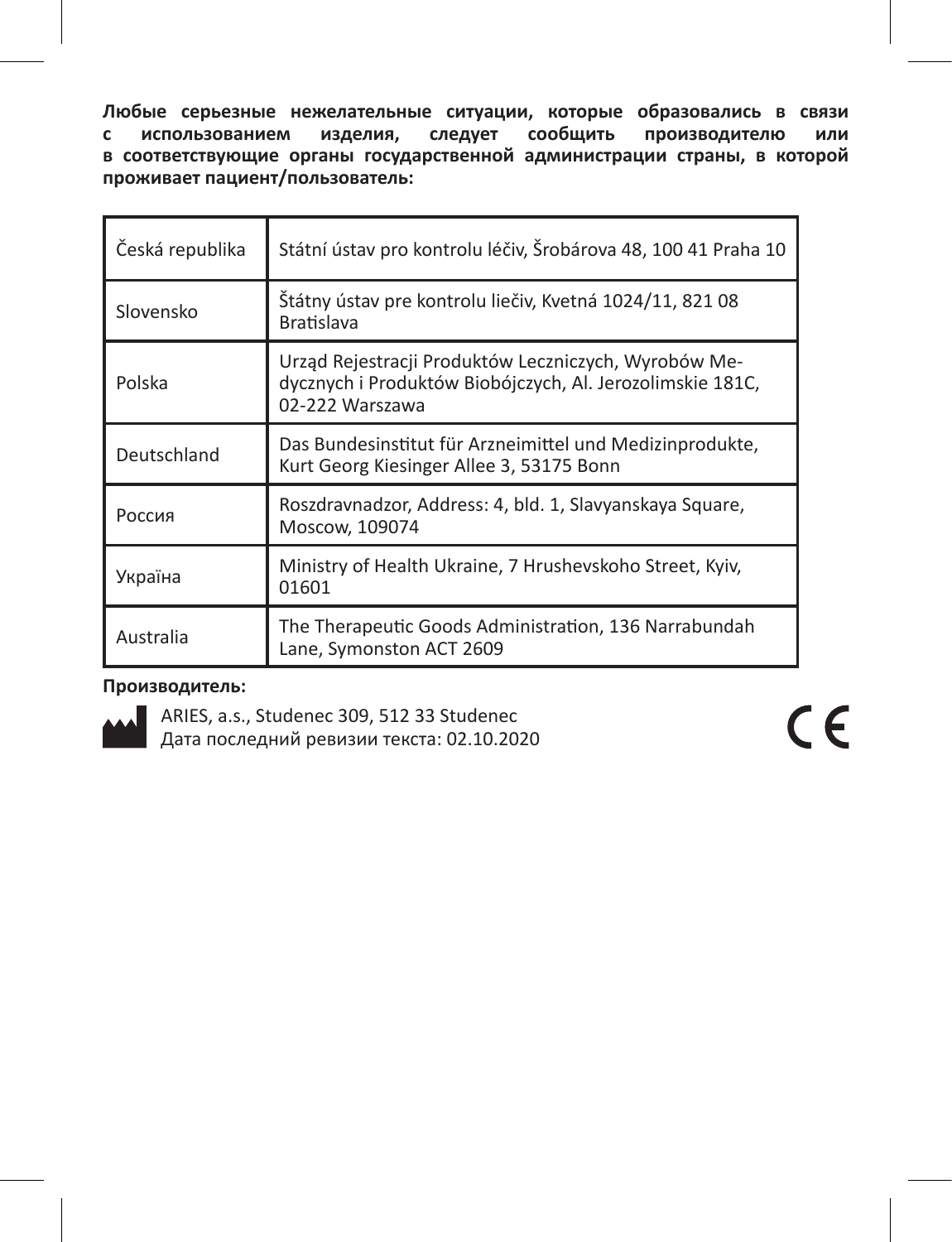# **(PL) Szanowni Klienci,**

trzymają Państwo w rękach opaskę stawu kolanowego, którą stosuje się w leczeniu pooperacyjnym oraz podczas terapii pourazowej. Korzystne właściwości wyrobu wpływają na sprawniejsze funkcjonowanie stawu.

**Avicenum ORTHO 360 opaska stawu kolanowego typ 01** jest wyrobem okrągłodzianym produkowanym z materiałów niedrażniących i niezawierających lateksu. Dzięki odpowiedniemu uciskowi oraz stabilizacji kolana uzyskujemy pożądany efekt terapeutyczny. Aby osiągnąć pożądany efekt, konieczne jest, aby wybrać odpowiedni rozmiar. Opaskę stosuje się w celu wzmocnienia kolana w leczeniu pooperacyjnym i pourazowym. Najlepsze rezultaty osiąga się użytkując opaskę podczas codziennych aktywności fizycznych. Opaska jest wygodna również podczas aktywności sportowych. Podczas dłuższych przerw opaskę należy zdejmować. **Avicenum ORTHO 360 opaska stawu kolanowego typ 01** jest wyrobem medycznym do stosowania w warunkach domowych, jak i placówkach zdrowia.

#### **Nazwa wyrobu: Avicenum ORTHO 360 opaska stawu kolanowego typ 01**

**Warianty wyrobu :**

• obustronna, roz. S - XXL

#### **Zastosowanie:**

**Avicenum ORTHO 360 opaska stawu kolanowego typ 01** jest wyrobem medycznym do stosowania w warunkach domowych, jak i placówkach zdrowia.

# **Przeznaczenie wyrobu medycznego:**

Wyrób medyczny przeznaczony do wzmocnienia stawu kolanowego w terapii pourazowej i pooperacyjnej, zapobiega obrzękom zapewniając wsparcie kolana w terapii, podczas stanu zapalnego lub urazów więzadeł i ścięgien stawu kolanowego. Opaska zapewnia komfort podczas aktywności sportowych w trakcie leczenia czy profilaktyki.

#### **Wskazania:**

- leczenie pooperacyjne i pourazowe stawu kolanowego
- niestabilność i osłabienie więzadeł kolana
- skręcenia lub urazy ścięgien kolana
- stan zapalny i obrzęki kolana
- zapobieganie urazom i wzmocnieie kolana podczas aktywności sportowych

Jeśli używasz opaskę stawu kolanowego po raz pierwszy, zaleca się konsulatcję lekarską w celu potwierdzenia wskazań do jej zastosowania. Jeśli to konieczne, należy regularnie kontrolować stan zdrowia przez lekarza.

# **Przeciwwskazania:**

- choroby lub uszkodzenie skóry w obrębie stawu kolanowego
- ostre stany zapalne skóry z wysiękiem
- obrzęk limfatyczny
- nadwrażliwość na zastosowane materiały
- drętwienie kończyn, obwodowa neuropatia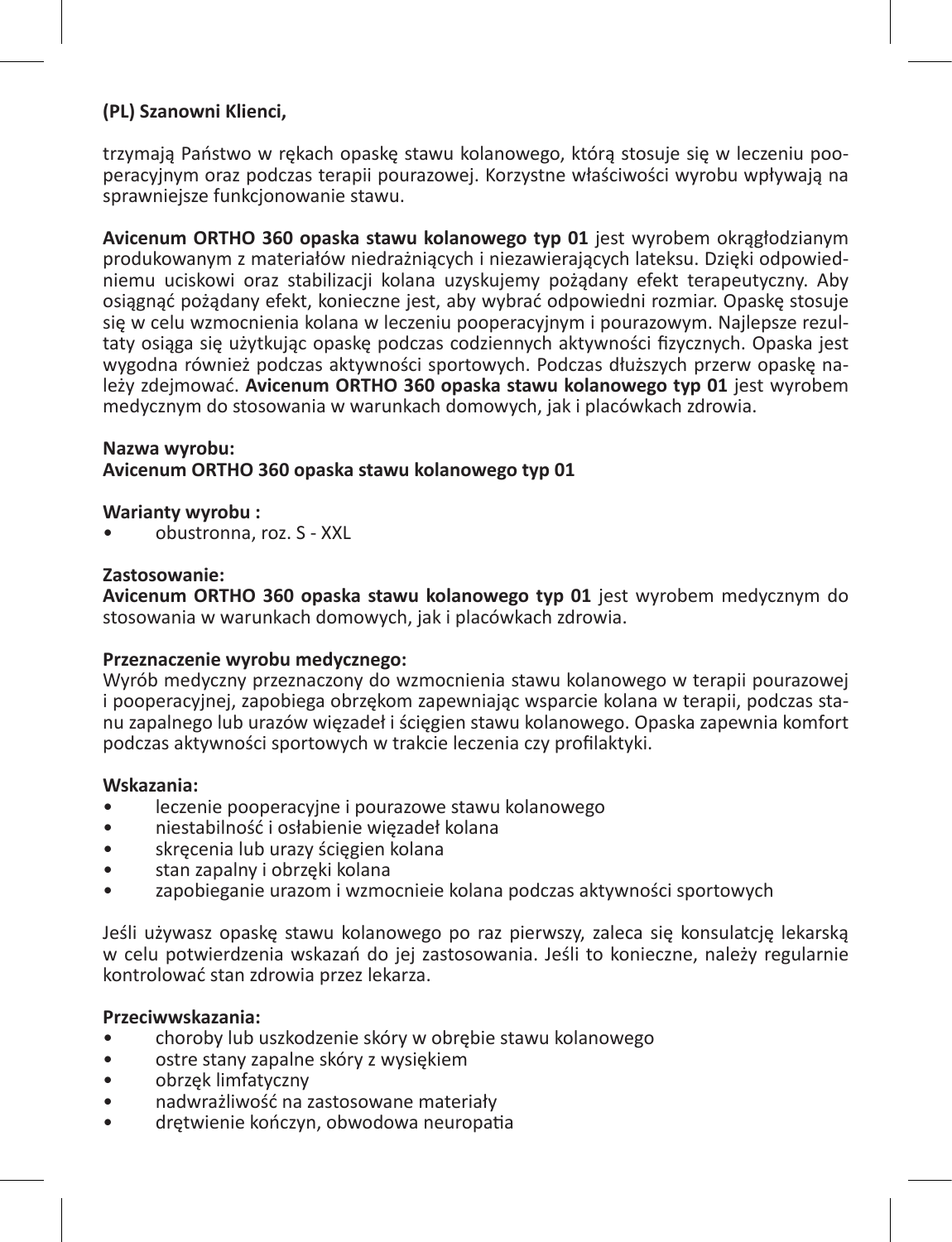Ze względu na znane przeciwwskazania lekarz prowadzący powinien rozważyć użycie opaski stawu kolanowego i ocenić potencjalne ryzyko dla korzyści terapeutycznych wyrobu medycznego.

# **Grupą docelową są :**

Pacjenci z niestabilnym stawem kolanowym, podczas terapii w stanach pooperacyjnych i pourazowych kolana oraz pacjenci z powyższymi wskazaniami. Opaska stawu kolanowego jest przeznaczona do stosowania na zdrową, nieuszkodzoną skórę. Opaska jest przeznaczona dla wszystkich grup wiekowych i obu płci. Nie ma ograniczeń co do stosowania w ciąży.

# **Efekty uboczne:**

Działania uboczne mogą występować zwłaszcza w przypadku nieprawidłowo dobranego rozmiaru lub podczas stosowania opaski pomimo przeciwwskazań. Zbyt mocno obciskająca staw kolanowy opaska, może powodować owrzodzenia, pogorszenie krążenia krwi z powodu ucisku naczyń krwionośnych, pogorszenie tkliwości poprzez nadmierny ucisk nerwów. U alergików i wrażliwych osób może wystąpić podrażnienie skóry (zaczerwienienie, swędzenie, pęcherze) w miejscu styku z materiałem, z którego jest wykonana opaska stawu kolanowego.

# **Jak dobrać odpowiedni rozmiar:**

Aby osiągnąć pożądany efekt, konieczne jest, aby wybrać odpowiedni rozmiar. Rozmiar można określić jedynie na podstawie pomiaru obwodu kończyny w miejscu wskazanym na rysunku.

# **Ostrzeżenie:**

Wszelkie obrzęki lub niestabilność kolana powinny zostać ocenione przez lekarza. Jeśli obrzęk lub niestabilność kolana zaobserwowano po raz pierwszy, przed rozpoczęciem korzystania z opaski stawu kolanowego należy skonsultować się z lekarzem. Nie zaczynaj samoleczenia kolana opaską, jeśli nie znasz przyczyny obrzęku i niestabilności kolana. Jednoczesne stosowanie z innymi wyrobami medycznymi (np. pończochami kompresyjnymi) należy zawsze skonsultować z lekarzem.

- do pomiaru użyj centymetra krawieckiego
- pomiaru dokonaj najlepiej rano po przebudzeniu
- poproś o pomoc drugą osobę
- pomiary kończyny mogą się od siebie różnić w trakcie leczenia, może to skutkować wymianą opaski na inny rozmiar.

| Rozmiary   | Obwód<br>pod kolanem<br>w cm (bod d) | Obwód<br>nad kolanem<br>w cm (bod f) |
|------------|--------------------------------------|--------------------------------------|
| ς          | $30 - 34$                            | $41 - 46$                            |
| M          | $34 - 38$                            | $46 - 51$                            |
|            | $38 - 42$                            | $51 - 56$                            |
| XL         | $42 - 46$                            | $56 - 61$                            |
| <b>YYI</b> | $46 - 50$                            | 61 - 66                              |

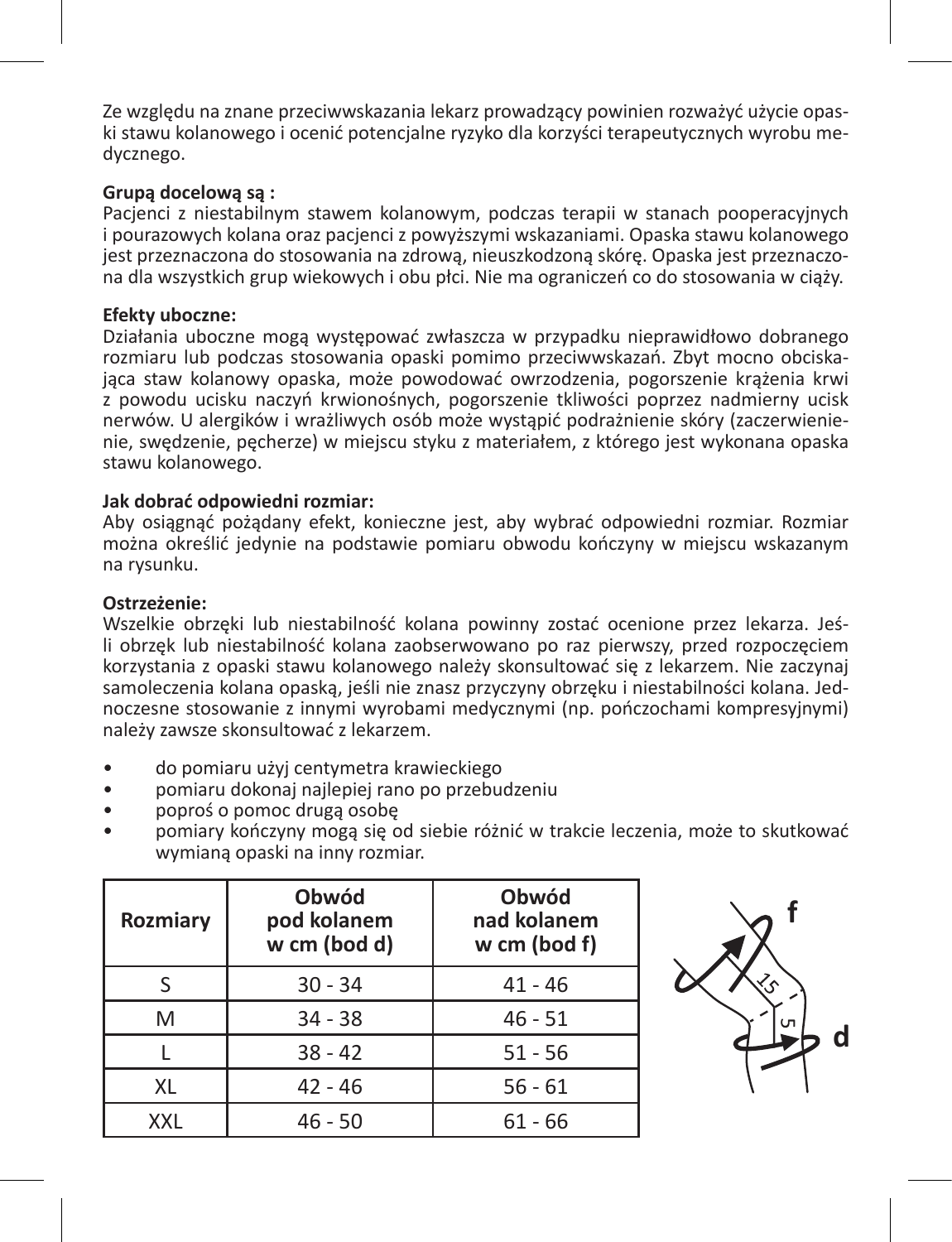**W przypadku gdy pomiar znajduje się na granicy dwóch rozmiarów**, wybierz rozmiar większy. Jeśli masz wątpliwości co do wyboru rozmiaru opaski stawu kolanowego, należy skonsultować się z wyspecjalizowanym sklepem medycznym lub bezpośrednio z producentem.

**Jeśli opaska stawu kolanowego ciężko się zakłada**, odwiedź specjalistyczny sklep medyczny i poproś o pokazanie techniki sprawnego zakładania opaski. Odpowiednio dobrany rozmiar, gdy:

- odczuwa się zauważalny, ale nie nieprzyjemny ucisk w kolanie
- opaska nie zsuwa się, nie ulega podwijaniu i falowaniu
- opaska stawu kolanowego nie wżyna się w żadnym miejscu

Rozmiar i dane dotyczące producenta można znaleźć na metce wszytej w górnej części opaski kolana.

# **Zakładanie opaski stawu kolanowego:**

Opaskę naciągamy na kolano tak, aby była właściwie umieszczona. Opaski nigdy nie zakładajcie ciągnąc za jej górną krawędź, naciągajcie ją zawsze stopniowo. Podczas zakładania opaska nie powinna mieć kontaktu z ostrymi przedmiotami (np.biżuterią) czy długimi paznokciami. Opaska powinna być naciągana równomiernie i bez fałd, aby uzyskać efektywne rozłożenie ucisku. Podczas stosowania kosmetyków pielęgnacyjnych należy odczekać około 15 minut przed założeniem opaski. W przypadku widocznego uszkodzenia mechanicznego wyrobu, należy opaskę zdjąć i najlepiej wymienić na nową.

# **Pielęgnacja i konserwacja:**

Avicenum ORTHO 360 opaska stawu kolanowego typ 01 jest wyrobem medycznym przeznaczonym do wielokrotnego użytku przez jedną osobę. Swoją skuteczność i bezpieczeństwo zachowuje przez okres 12 miesięcy od pierwszego użycia, z zastrzeżeniem stosowania następujących zasad:

- opaskę na kolano można prać w pralce (w temp. max. 30 °C, program delikatne tkaniny) w płynie do prania lub specjalnym płynie do prania kompresyjnych pończoch i opasek, w ochronnym woreczku do prania
- nie stosować płynów zmiękczających
- nie wirować, mokrą opaskę odcisnąć pomiędzy dwoma ręcznikami
- suszyć w pozycji poziomej w zacienionym i przewiewnym miejscu, nie wystawiać na bezpośrednie działanie promieni słonecznych, grzejnika
- opaski nie wolno prasować
- maksymalna liczba cykli prania to 120
- przechowywać opaskę w opakowaniu w suchym i zacienionym miejscu, w temperaturze pokojowej
- nie wolno ingerować mechanicznie w opaskę, nie odcinać wystających nici, nie naprawiać jej i nie odcinać krawędzi.
- opaska nie powinna wchodzić w kontakt z rozpuszczalnikami organicznymi, środkami wybielającymi lub maściami skórnymi

Wyrób medyczny może być bezpiecznie użytkowany 60 miesiące od daty produkcji. Data produkcji jest częścią oznaczenia partii wyrobu medycznego, która jest wyrażona w formacie YY/MM-1234567, gdzie YY oznacza rok, a MM miesiąc produkcji.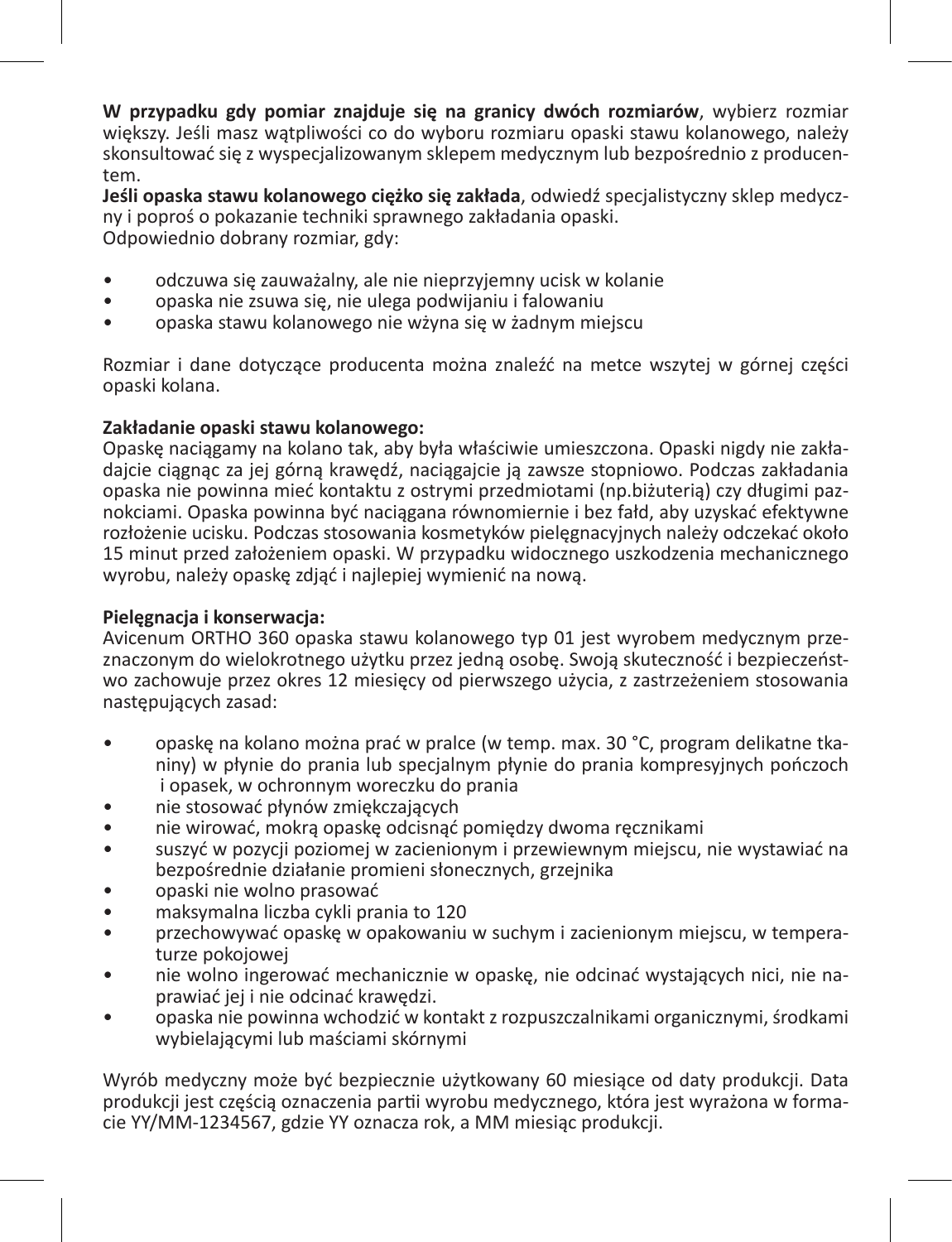**Symbole dotyczące pielęgnacji:** 

™ X ¤ ™ X  $\mathbf{\mathbb{X}} \quad \mathbf{\mathbb{S}}$  Nie używać płynów zmiękczających!

# **Kiedy nie używać:**

Należy natychmiast zaprzestać użytkowania w przypadku, gdy:

- zauważysz mechaniczne uszkodzenia opaski (opaskę wymień na nową)
- zauważysz niepokojącą zmianę stanu zdrowia, która może wynikać z używania opaski, natychmiast zaprzestań korzystania z wyrobu i skontaktuj się z lekarzem prowadzącym.

# **Skład:**

60 % PAD Nylon, 40 % elastan LYCRA®, silikon

Opaska nie zawiera żadnych substancji czynnych, w tym pochodnych z krwi, osocza lub tkanek ludzkich czy zwierzęcych.

# **Utylizacja:**

Po zużyciu postępować jak z odzieżą. Jeżeli opaska podczas użytkowania została zanieczyszczona biologicznie, należy ją utylizować z odpadami pochodzenia biologicznego. Nie spalaj zużytej opaski, ponieważ może doprowadzić to do powstania toksycznych związków.

**Wszelkie działania niepożądane, które wystąpiły w związku z użytkowaniem opaski stawu kolanowego, należy zgłaszać do producenta lub do właściwego organu państwa członkowskiego, w miejscu zamieszkania użytkownika i/lub pacjenta**:

| Česká republika | Státní ústav pro kontrolu léčiv, Šrobárova 48, 100 41 Praha 10                                                                       |
|-----------------|--------------------------------------------------------------------------------------------------------------------------------------|
| Slovensko       | Štátny ústav pre kontrolu liečiv, Kvetná 1024/11, 821 08<br><b>Bratislava</b>                                                        |
| Polska          | Urząd Rejestracji Produktów Leczniczych, Wyrobów Me-<br>dycznych i Produktów Biobójczych, Al. Jerozolimskie 181C,<br>02-222 Warszawa |
| Deutschland     | Das Bundesinstitut für Arzneimittel und Medizinprodukte,<br>Kurt Georg Kiesinger Allee 3, 53175 Bonn                                 |
| Россия          | Roszdravnadzor, Address: 4, bld. 1, Slavyanskaya Square,<br>Moscow. 109074                                                           |
| Україна         | Ministry of Health Ukraine, 7 Hrushevskoho Street, Kyiv,<br>01601                                                                    |
| Australia       | The Therapeutic Goods Administration, 136 Narrabundah<br>Lane, Symonston ACT 2609                                                    |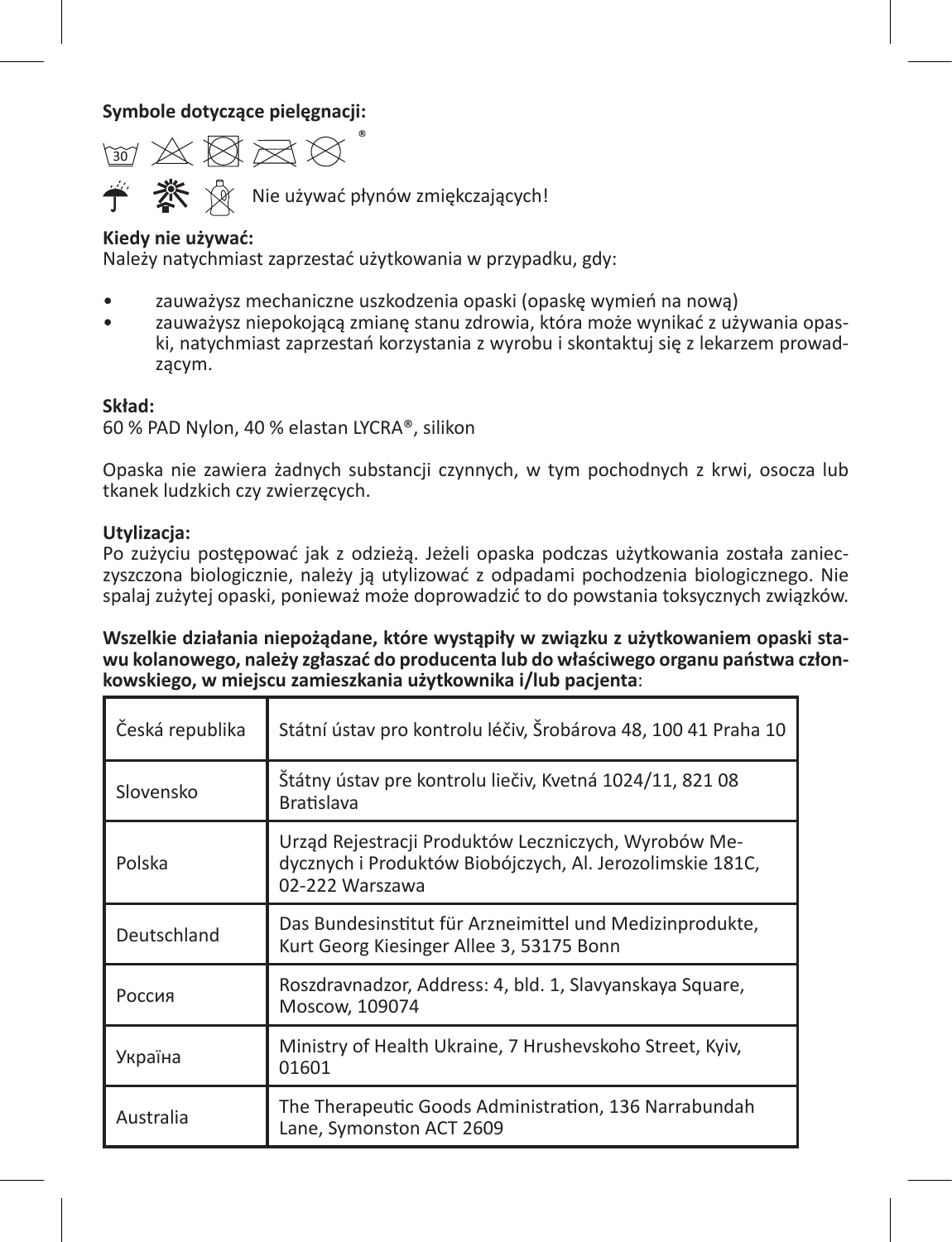**Producent:**



ARIES, a.s., Studenec 309, 512 33 Studenec Ostatnia rewizja tekstu: 02.10.2020

 $C \in$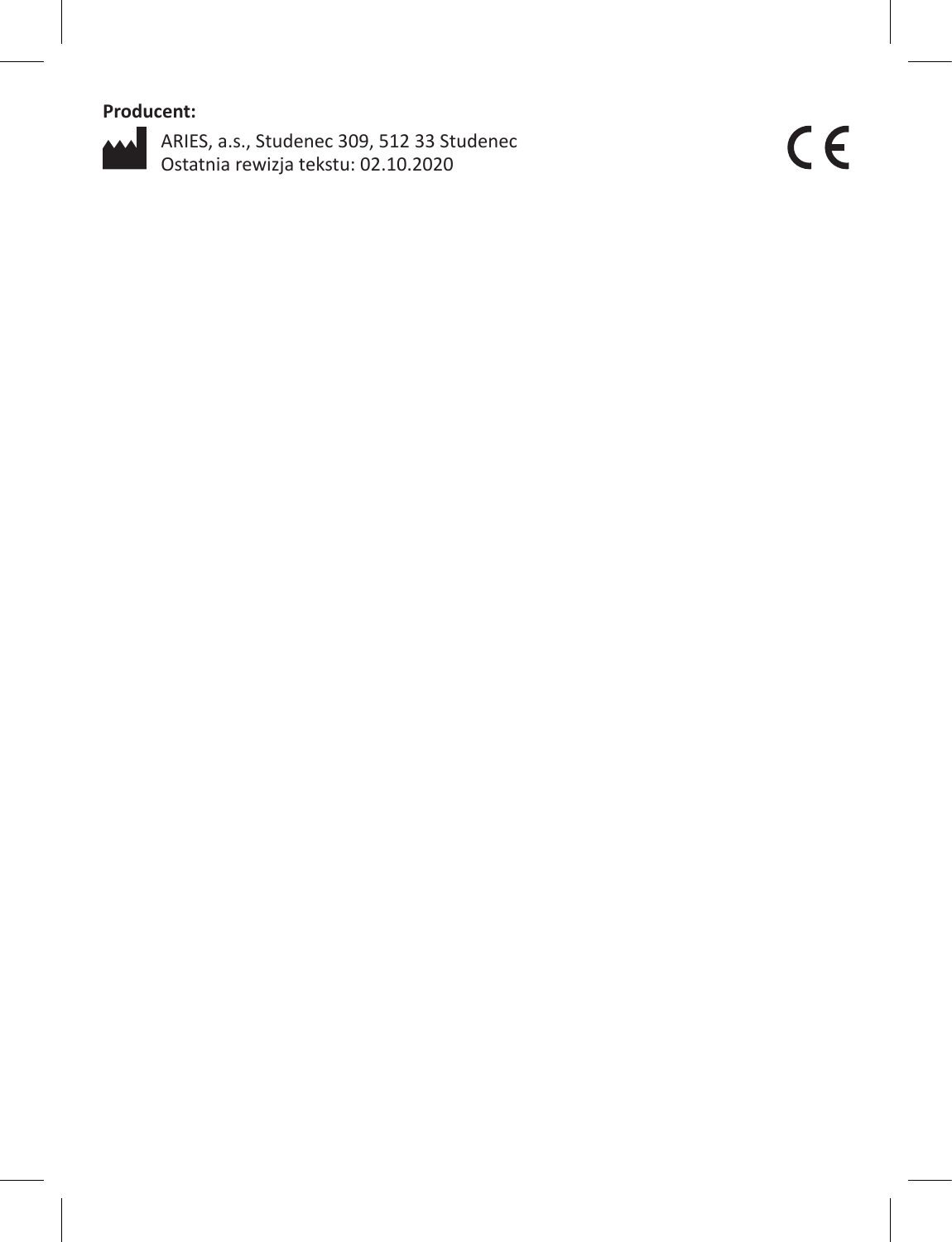# **(CZ) Vážený zákazníku,**

v rukou držíte zdravotní kolenní bandáž k podpůrné pooperační a poúrazové terapii. Užitné vlastnosti tohoto výrobku podpoříte jeho správným ošetřováním či užíváním.

**Avicenum ORTHO 360 bandáž kolenní typ 01** je vyrobena technologií kruhového pletení. Materiály použité na její výrobu jsou nedráždivé a neobsahují latex. Bandáž působí kompresivně v oblasti kolene, díky čemuž je dosaženo potřebného terapeutického efektu (je nutné zvolit správnou velikost bandáže). Je určena pro podporu kolene při poúrazové a pooperační terapii. Nejlepšího účinku bandáž dosahuje při fyzické zátěži. Bandáž je vhodná i pro sportovní aktivity. Bandáž je v horní části opatřena lemem se silikonovými nopky, který brání sjíždění bandáže. Při delších klidových přestávkách byste měli bandáž sundat. Avicenum ORTHO 360 bandáž kolenní typ 01 je zdravotnickým prostředkem určeným k použití v domácím prostředí i u poskytovatelů zdravotních služeb.

# **Název zdravotnického prostředku: Avicenum ORTHO 360 bandáž kolenní typ 01**

# **Varianty zdravotnického prostředku:**

• oboustranná, vel. S - XXL

# **Uživatelský profil:**

**Avicenum ORTHO 360 bandáž kolenní typ 01** je zdravotnickým prostředkem určeným k použití v domácím prostředí i u poskytovatelů zdravotních služeb.

# **Určený účel použití zdravotnického prostředku:**

Zdravotnický prostředek určený k podpoře kolene při poúrazové a pooperační terapii, zamezení vzniku otoku a slouží jako podpora při ochablosti, zánětu nebo úrazu vazů a šlach kolene. Tato bandáž je vhodná i při sportovní aktivitě jako léčebná nebo preventivní.

# **Indikace:**

- podpora poúrazové a pooperační léčby v oblasti kolene
- nestabilita a ochablost vazů kolene
- podvrtnutí nebo úrazy vazů a šlach kolene
- záněty a otoky v oblasti kolene
- prevence úrazů a zpevnění kolene (např. při sportovních aktivitách)

Pokud kolenní bandáž používáte poprvé, je vhodné její použití konzultovat s ošetřujícím lékařem, příp. aby byl zdravotní stav pravidelně lékařem kontrolován.

# **Kontraindikace:**

- poškozená nebo poraněná pokožka
- akutní mokvající projevy
- lymfatické otoky
- přecitlivělost na použité materiály
- poruchy citlivosti končetin (např. periferní neuropatie)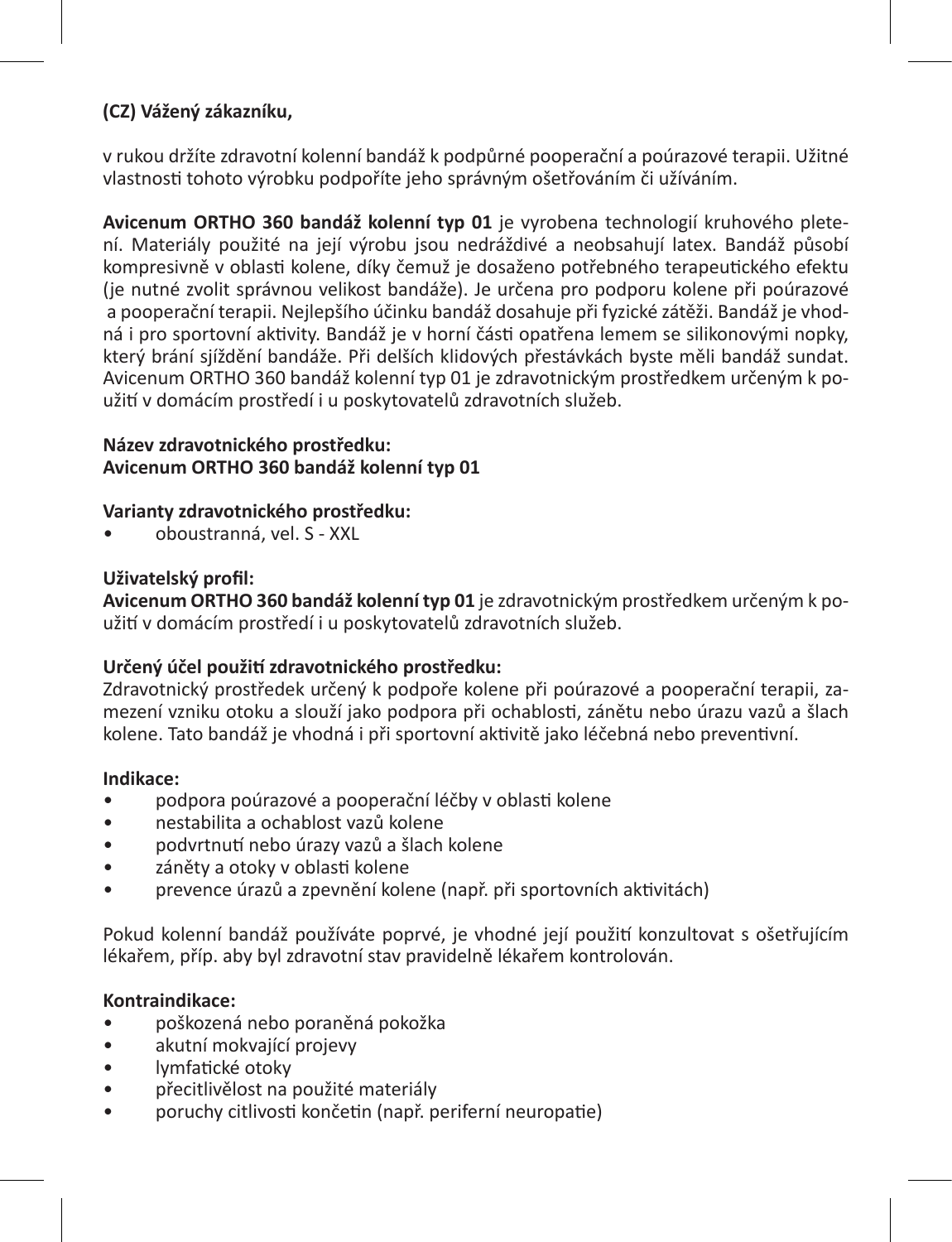Vzhledem ke známým kontraindikacím by měl ošetřující lékař zvážit použití kolenní bandáže a posoudit možné riziko s terapeutickým přínosem zdravotnického prostředku.

# **Cílová skupina pacientů:**

Pacienti s nestabilitou kolene, pooperační a poúrazová terapie kolene a dále pacienti s výše zmíněnými indikacemi. Kolenní bandáž je určena k použití na zdravou, neporušenou pokožku. Bandáž je určena pro všechny věkové skupiny a obě pohlaví. Není omezení pro použití v těhotenství.

# **Vedlejší účinky:**

Vedlejší účinky se mohou projevit především při nesprávně zvolené velikosti nebo při používání kolenní bandáže mimo zátěž. U příliš pevně upnuté kolenní bandáže může dojít k otlakům, zhoršení prokrvení vlivem stlačení cév nebo zhoršení citlivosti přílišným stlačením nervů. U vnímavých a přecitlivělých jedinců může dojít k iritaci pokožky (zarudnutí, svědění, tvorba puchýřků) v místě kontaktu s materiálem, ze kterého je kolenní bandáž vyrobena.

# **Jak zvolit správnou velikost kolenní bandáže:**

Pro dosažení požadovaného účinku je nutné zvolit správnou velikost. Velikost lze určit pouze změřením obvodů končetiny v místech označených na obrázku.

# **Upozornění:**

Jakékoliv otoky či nestability kolene by měl posoudit lékař. Pokud jste otoky či nestability kolene pozorovali poprvé, poraďte se před používáním kolenní bandáže s Vaším lékařem. Nezačínejte samoléčbu kolenní bandáží, pokud neznáte příčinu otoku či nestability kolene. Kombinaci s jinými zdravotnickými prostředky (např. s kompresivními punčochami) je nutné vždy konzultovat s Vaším ošetřujícím lékařem.

- k měření používejte krejčovský metr
- měřte vestoje, nejlépe ráno po probuzení
- požádejte o pomoc druhou osobu
- naměřené hodnoty se v průběhu léčby mohou měnit ověřte vždy správnou velikost před použitím nového balení kolenní bandáže

| velikost | obvod<br>pod kolenem<br>v cm (bod d) | obvod<br>nad kolenem<br>v cm (bod f) |
|----------|--------------------------------------|--------------------------------------|
|          | $30 - 34$                            | $41 - 46$                            |
| M        | $34 - 38$                            | $46 - 51$                            |
|          | $38 - 42$                            | $51 - 56$                            |
| XL       | $42 - 46$                            | $56 - 61$                            |
| XXL      | $46 - 50$                            | $61 - 66$                            |

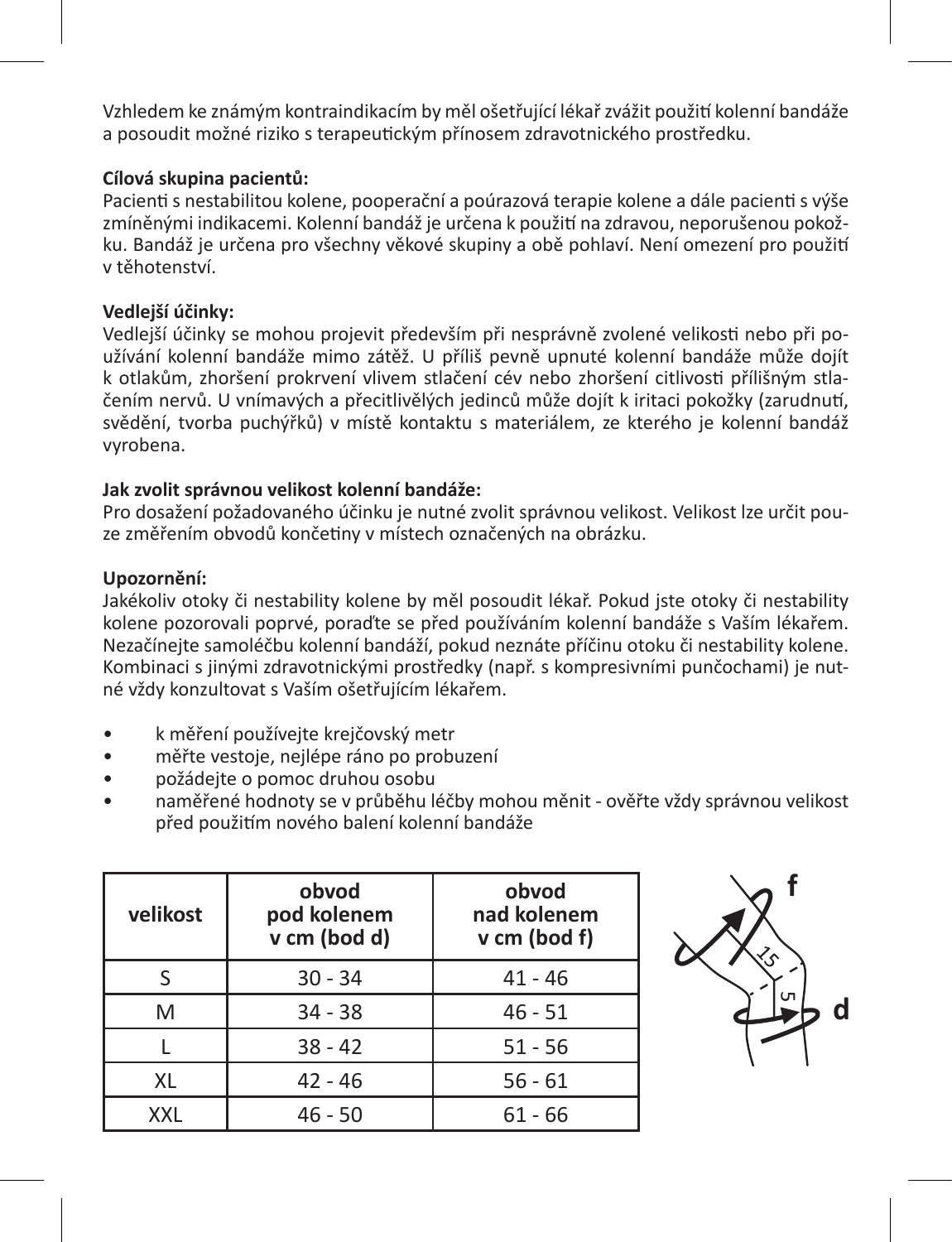**Pokud jsou naměřené hodnoty na rozhraní dvou velikostí,** zvolte tu větší. Pokud si s volbou velikosti kolenní bandáže nejste jisti, navštivte specializovanou výdejnu zdravotnických potřeb nebo přímo výrobce.

**Pokud se kolenní bandáž obtížně obléká,** navštivte specializovanou výdejnu zdravotnických potřeb a požádejte o ukázku správné techniky navlékání.

# **Správně zvolená velikost:**

- pociťujete znatelný, nikoliv však nepříjemný tlak v oblasti kolene
- kolenní bandáž nesjíždí a neshrnuje se
- kolenní bandáž v žádném místě neškrtí

Údaje o velikosti a výrobci najdete na etiketě všité u horního okraje kolenní bandáže.

# **Aplikace kolenní bandáže:**

Bandáž navlékneme postupným tahem na koleno. Bandáž nikdy nenavlékejte pouze tahem za její horní okraj, navlékejte vždy postupně. Při navlékání by bandáž neměla být v kontaktu s ostrými předměty (např. šperky) nebo dlouhými nehty.

Bandáž musí být natažena rovnoměrně a bez záhybů, aby došlo k účinnému rozložení tlaku. Pokud používáte tělovou kosmetiku, vyčkejte s oblékáním bandáže cca 15 min. po aplikaci. V případě viditelného mechanického poškození bandáž dále nenoste a nejlépe vyměňte za novou.

# **Ošetřování a údržba:**

**Avicenum ORTHO 360 bandáž kolenní typ 01** je zdravotnickým prostředkem určeným pro opakované použití jednou osobou. Svou účinnost a bezpečnost si zachovává po dobu 12-ti měsíců od prvního použití při dodržení následujících pravidel:

- kolenní bandáž lze prát v pračce (maximální teplota praní 30 °C, mírný postup) mýdlovým roztokem nebo speciálním přípravkem pro praní kompresivních punčoch a bandáží, v ochranném obalu (prací sáček)
- nepoužívejte aviváž
- nepoužívejte odstřeďování, mokrou kolenní bandáž vymačkejte mezi dvěma ručníky
- sušte ve vodorovné poloze mimo přímý zdroj tepla (radiátor, slunce)
- kolenní bandáž nežehlete
- maximální možný počet pracích cyklů je 120
- skladujte v suchu a temnu, nejlépe v originálním obalu
- do kolenní bandáže nijak mechanicky nezasahujte, neopravujte místa poškozená používáním, nenastřihávejte okraje
- kolenní bandáž nesmí přijít do styku s organickými rozpouštědly, bělícími přípravky

Zdravotnický prostředek smí být bezpečně používán 60 měsíců od data výroby. Toto datum je součástí šarže zdravotnického prostředku, které je vyjádřeno ve formátu RR/MM-1234567, kde RR znamená rok a MM měsíc výroby.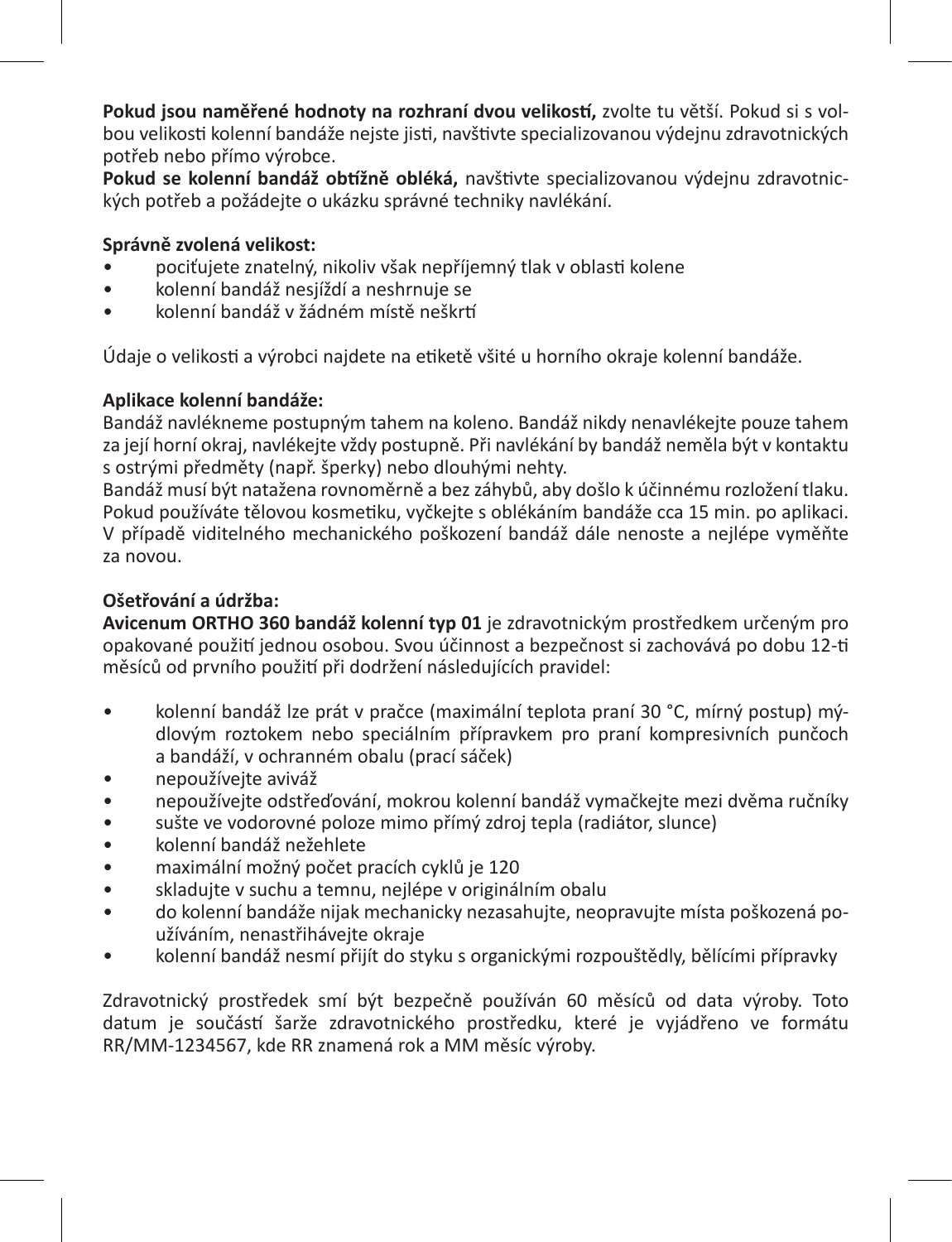**Ošetřovací symboly:** 

™☆☆☆☆ **学 茶** 风 Nepoužívat aviváž!

# **Kdy nepoužívat:**

Zdravotnický prostředek ihned přestaňte používat pokud:

- se objeví známky mechanického poškození (bandáž vyměňte za novou)
- pozorujete zhoršení zdravotního stavu, které by mohlo mít souvislost s používáním kolenní bandáže - v takovém případě se poraďte se svým ošetřujícím lékařem

#### **Složení:**

60 % PAD Nylon, 40 % elastan LYCRA®, silikon

Tento zdravotnický prostředek neobsahuje léčivou látku, včetně derivátů lidské krve nebo plazmy, tkáně nebo buňky lidského původu nebo jejich deriváty, tkáně nebo buňky zvířecího původu nebo jejich deriváty.

# **Likvidace:**

Kolenní bandáž je možno likvidovat s běžným komunálním odpadem, případně odložit do kontejneru určeného na textil. Ačkoliv je výrobek určen pro použití na zdravou, neporušenou pokožku, není vyloučeno, že během používání došlo ke kontaminaci tělními tekutinami. V takovém případě by měla být kolenní bandáž zlikvidována jako infekční materiál. Použitý materiál není toxický, pokud nedojde k jeho hoření. Použitou bandáž nikdy nespaluite.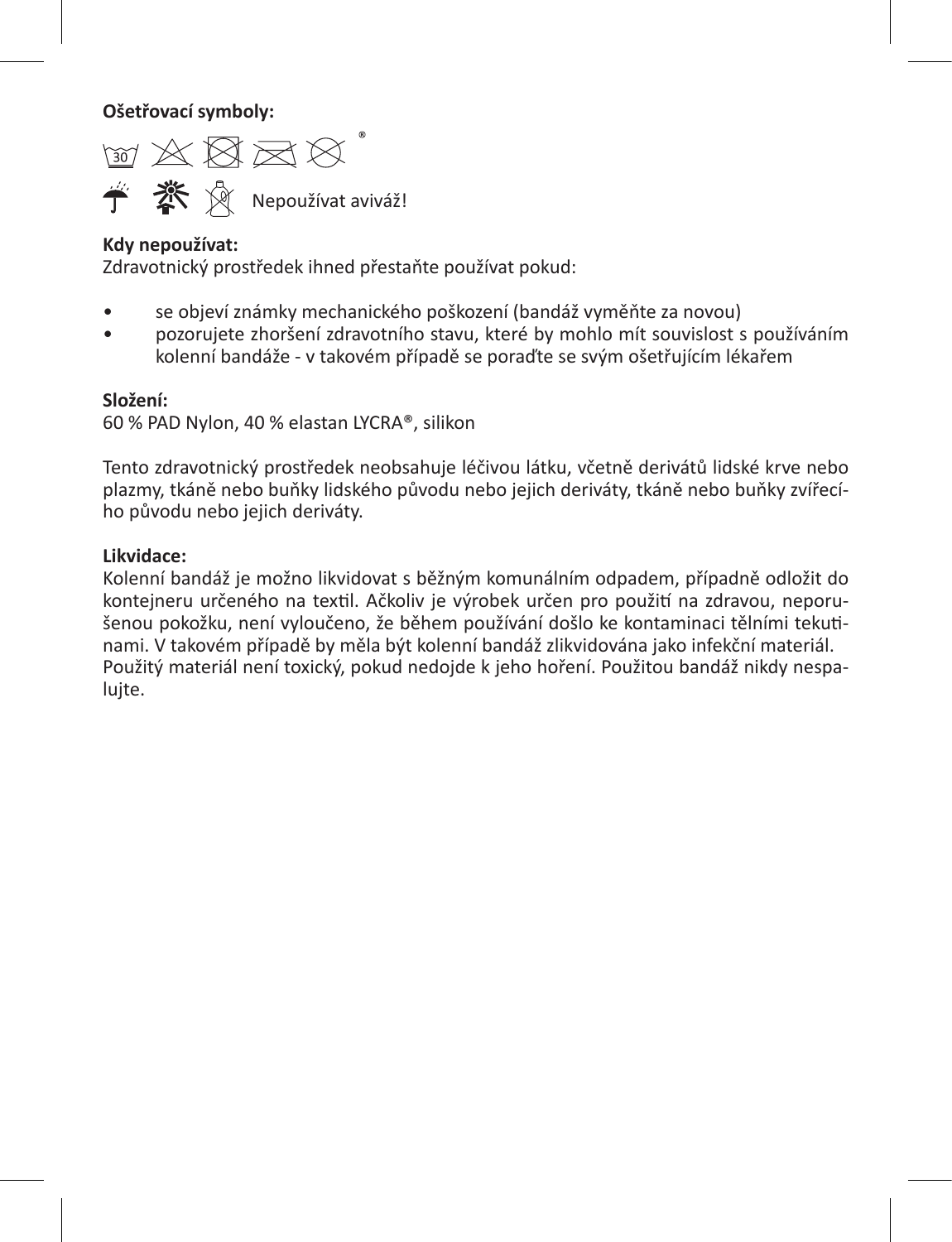**Jakákoliv závažná nežádoucí příhoda, ke které došlo v souvislosti s dotčeným prostředkem, by měla být hlášena výrobci a příslušnému orgánu členského státu, v němž je uživatel a/nebo pacient usazen:** 

| Česká republika | Státní ústav pro kontrolu léčiv, Šrobárova 48, 100 41 Praha 10                                                                       |
|-----------------|--------------------------------------------------------------------------------------------------------------------------------------|
| Slovensko       | Štátny ústav pre kontrolu liečiv, Kvetná 1024/11, 821 08<br><b>Bratislava</b>                                                        |
| Polska          | Urząd Rejestracji Produktów Leczniczych, Wyrobów Me-<br>dycznych i Produktów Biobójczych, Al. Jerozolimskie 181C,<br>02-222 Warszawa |
| Deutschland     | Das Bundesinstitut für Arzneimittel und Medizinprodukte,<br>Kurt Georg Kiesinger Allee 3, 53175 Bonn                                 |
| Россия          | Roszdravnadzor, Address: 4, bld. 1, Slavyanskaya Square,<br>Moscow, 109074                                                           |
| Україна         | Ministry of Health Ukraine, 7 Hrushevskoho Street, Kyiv,<br>01601                                                                    |
| Australia       | The Therapeutic Goods Administration, 136 Narrabundah<br>Lane, Symonston ACT 2609                                                    |

# **Výrobce:**



ARIES, a.s., Studenec 309, 512 33 Studenec Datum poslední revize textu: 02.10.2020

 $C \in$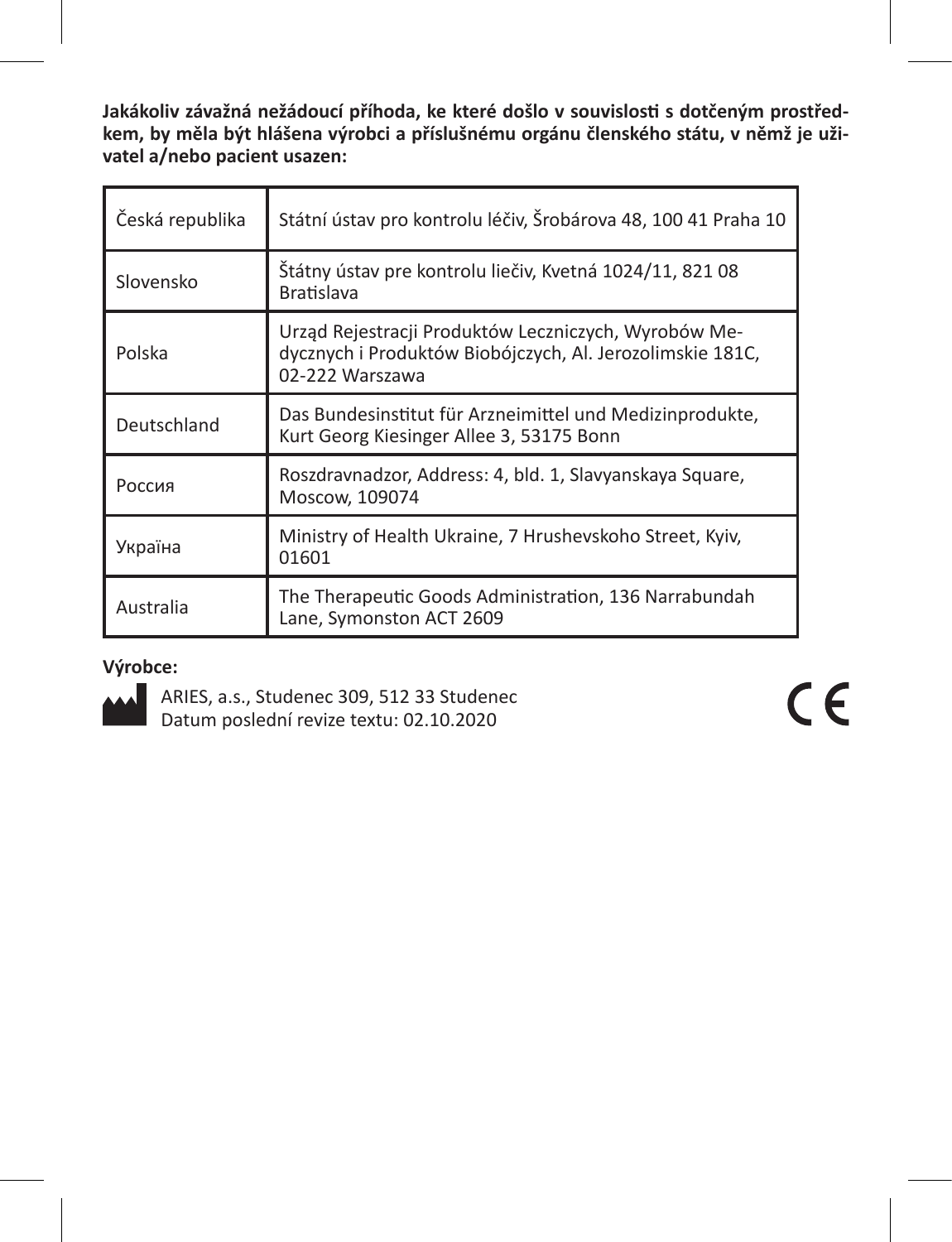# **(SK) Vážený zákazník,**

v rukách držíte zdravotnú kolennú bandáž na podpornú pooperačnú a poúrazovú terapiu. Úžitkové vlastnosti tohoto výrobku podporíte jeho správnym ošetrovaním či používaním.

**Avicenum ORTHO 360 bandáž kolenná typ 01** je vyrobená technológiou kruhového pletenia. Materiály použité na jej výrobu sú nedráždivé a neobsahujú latex. Bandáž pôsobí kompresívne v oblasti kolena, vďaka čomu je dosiahnutý potrebný terapeutický efekt (je nutné zvoliť správnu veľkosť bandáže). Je určená pre podporu kolena pri poúrazovej a pooperačnej terapii. Bandáž dosahuje najlepší účinok pri fyzickej záťaži. Bandáž je vhodná aj pre športové aktivity. Pri dlhších kľudových prestávkach by ste mali bandáž zložiť. Avicenum ORTHO 360 bandáž kolenná typ 01 je zdravotníckym prostriedkom určeným na použitie v domácom prostredí aj u poskytovateľov zdravotných služieb.

# **Názov zdravotníckej pomôcky: Avicenum ORTHO 360 bandáž kolenná typ 01**

# **Varianty zdravotníckej pomôcky:**

• obojstranná veľ. S – XXL

# **Uživateľský profil:**

**Avicenum ORTHO 360 bandáž kolenná typ 01** je zdravotníckou pomôckou určenou na použitie v domácom prostredí aj u poskytovateľov zdravotných služieb.

# **Určený účel použitia zdravotníckej pomôcky:**

Zdravotnícka pomôcka určená na podporu kolena pri poúrazovej a pooperačnej terapii, zamedzenie vzniku opuchu a slúži ako podpora pri ochabnutosti, zápalu alebo úraze väzov a šliach kolena. Táto bandáž je vhodná aj pri športovej aktivite ako liečebná alebo preventívna.

# **Indikácie:**

- podpora poúrazovej a pooperačnej liečby v oblasti kolena
- nestabilita a ochabnutosť väzov kolena
- podvrtnutie alebo úrazy väzov a šliach kolena
- zápaly a opuchy v oblasti kolena
- prevencia úrazov a spevnenie kolena (napr. pri športových aktivitách)

Ak kolennú bandáž používate prvýkrát, je vhodné jej použitie konzultovať s ošetrujúcim lekárom, príp. aby bol zdravotný stav pravidelne lekárom kontrolovaný.

# **Kontraindikácie:**

- poškodená alebo poranená pokožka
- akútne mokvajúce prejavy
- lymfatické opuchy
- precitlivenosť na použité materiály
- poruchy citlivosti končatín (napr. periférna neuropatia)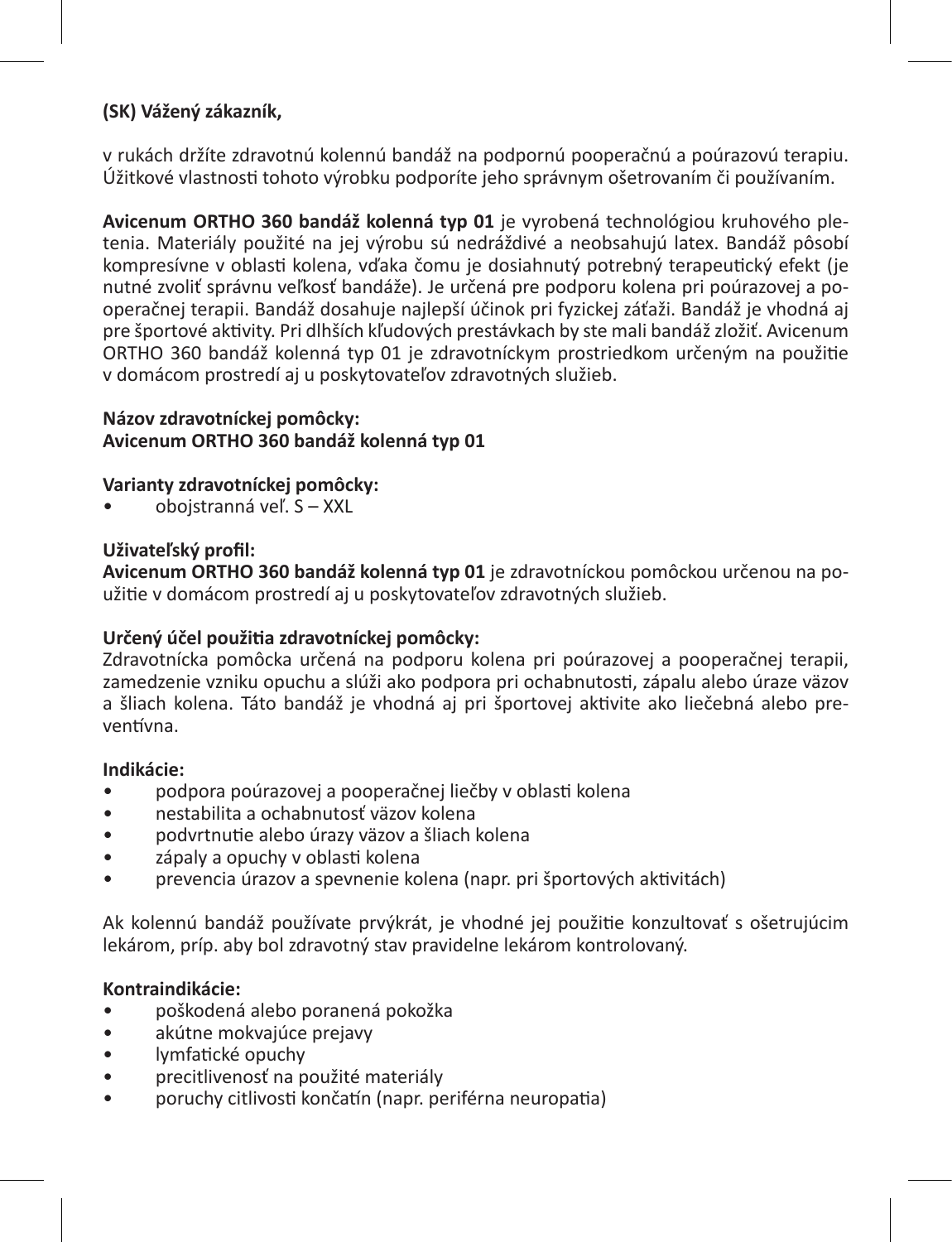Vzhľadom k známym kontraindikáciám by mal ošetrujúci lekár zvážiť použitie kolennej bandáže a posúdiť možné riziko s terapeutickým prínosom zdravotníckej pomôcky.

# **Cieľová skupina pacientov:**

Pacienti s nestabilitou kolena, pooperačná a poúrazová terapia kolena a ďalej pacienti s vyššie spomínanými indikáciami. Kolenná bandáž je určená na použitie na zdravú, neporušenú pokožku. Bandáž je určená pre všetky vekové skupiny a obe pohlavia. Nie je obmedzenie pre použitie v tehotenstve.

# **Vedľajšie účinky:**

Vedľajšie účinky sa môžu prejaviť predovšetkým pri nesprávne zvolenej veľkosti alebo pri používaní kolennej bandáže mimo záťaž. Pri príliš pevne zatiahnutej kolennej bandáži môže dôjsť k otlakom, zhoršeniu prekrvenia vplyvom stlačenie ciev alebo k zhoršeniu citlivosti prílišným stlačením nervov. U vnímavých a precitlivených jedincov môže dôjsť k iritácii pokožky (začervenanie, svrbenie, tvorba pľuzgierikov) v mieste kontaktu s materiálom, z ktorého je kolenná bandáž vyrobená.

# **Ako vybrať správnu veľkosť kolennej bandáže :**

Pre dosiahnutie požadovaného účinku je nutné zvoliť správnu veľkosť. Veľkosť sa dá určiť len zmeraním obvodov končatiny v miestach označených na obrázku.

# **Upozornenie:**

Akékoľvek opuchy či nestability kolena by mal posúdiť lekár. Ak ste opuchy či nestability kolena spozorovali prvýkrát, poraďte sa pred používaním kolennej bandáže s Vašim lekárom. Nezačínajte samoliečbu kolennou bandážou, ak nepoznáte príčinu opuchu či nestability kolena. Kombináciu s inými zdravotníckymi pomôckami (napr. s kompresívnymi pančuchami) je nutné vždy konzultovať s Vašim ošetrujúcim lekárom.

- k meraniu používajte krajčírsky meter
- merajte postojačky, najlepšie ráno po prebudení
- požiadajte o pomoc druhú osobu
- namerané hodnoty sa v priebehu liečby môžu meniť overte vždy správnu veľkosť pred použitím nového balenia kolennej bandáže

| veľkosť    | obvod<br>pod kolenom<br>v cm (bod d) | obvod<br>nad kolenom<br>v cm (bod f) |
|------------|--------------------------------------|--------------------------------------|
|            | $30 - 34$                            | $41 - 46$                            |
| M          | $34 - 38$                            | $46 - 51$                            |
|            | $38 - 42$                            | $51 - 56$                            |
| XL         | $42 - 46$                            | $56 - 61$                            |
| <b>XXL</b> | $46 - 50$                            | $61 - 66$                            |

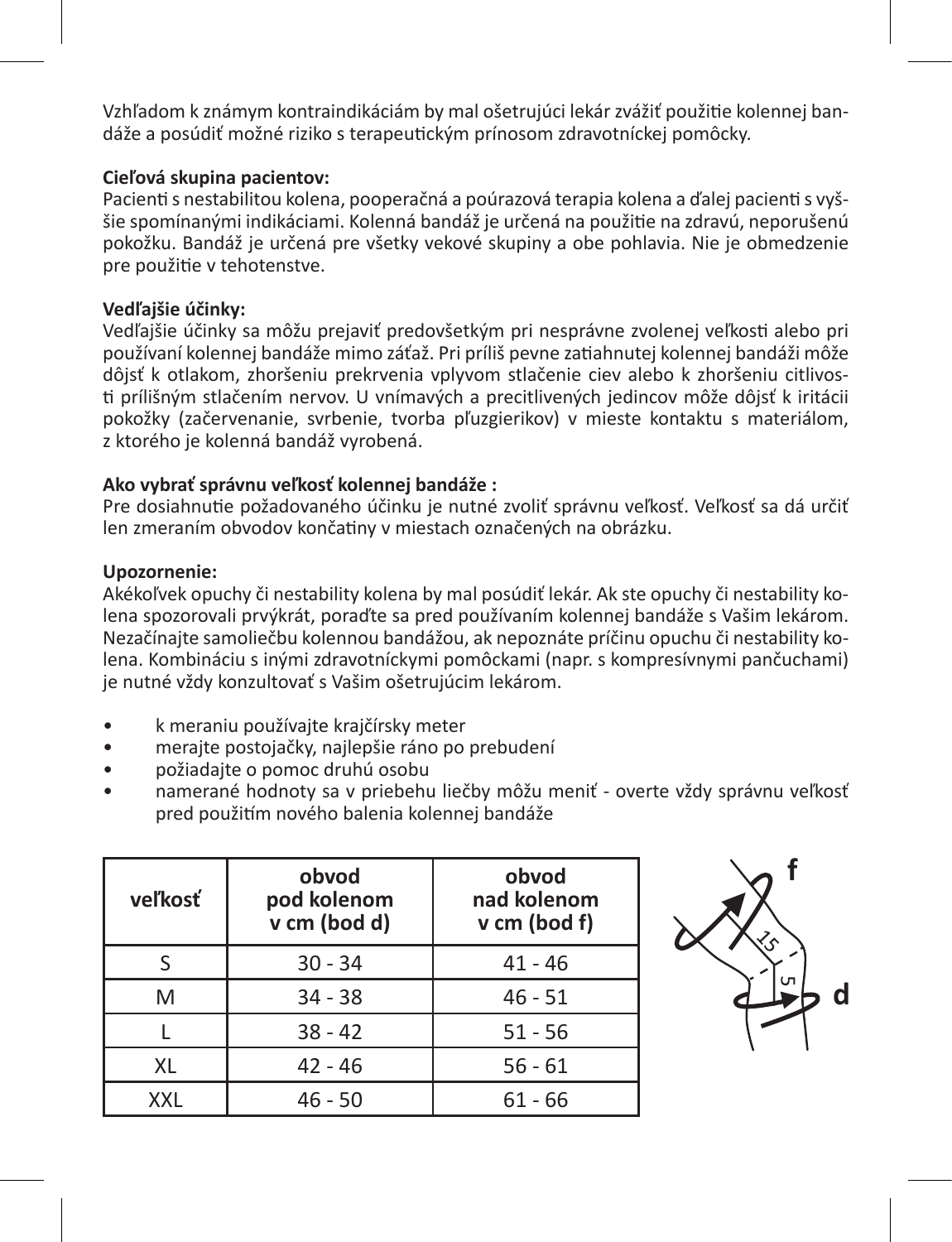**Ak sú namerané hodnoty na rozhraní dvoch veľkostí**, vyberte tú väčšiu. Ak si nie ste istí s voľbou veľkosti kolennej bandáže, navštívte špecializovanú výdajňu zdravotníckych pomôcok alebo priamo výrobcu.

**Ak sa kolenná bandáž ťažko oblieka**, navštívte špecializovanú výdajňu zdravotníckych pomôcok a požiadajte o ukážku správnej techniky navliekania.

# **Správne zvolená veľkosť:**

- pociťujete znateľný, nie však nepríjemný tlak v oblasti kolena
- kolenná bandáž pri chôdzi neschádza a nezhrňuje sa
- kolenná bandáž v žiadnom mieste neškrtí

Údaje o veľkosti a výrobcovi nájdete na etikete všité pri hornom okraji kolennej bandáže.

# **Aplikácia kolennej bandáže:**

Bandáž navliekame postupným ťahom na koleno. Bandáž nikdy nenavliekajte iba ťahom za jej horný okraj, navliekajte vždy postupne. Pri navliekaní by bandáž nemala byť v kontakte s ostrými predmetmi (napr. šperky) alebo dlhými nechtami. Bandáž musí byť natiahnutá rovnomerne a bez záhybov, aby došlo k účinnému rozloženie tlaku. Ak používate telovú kozmetiku, počkajte s obliekaním bandáže cca 15 min. po aplikácii. V prípade viditeľného mechanického poškodenia bandáž ďalej nenoste a najlepšie ju vymeňte za novú.

# **Ošetrovanie a údržba:**

**Avicenum ORTHO 360 bandáž kolenná typ 01** je zdravotníckou pomôckou určenou pre opakované použitie jednou osobou. Svoju účinnosť a bezpečnosť si zachováva po dobu 12 tich mesiacov od prvého použitia pri dodržaní nasledujúcich pravidiel:

- kolennú bandáž možno prať v práčke (maximálna teplota prania 30 °C, mierny postup) mydlovým roztokom alebo špeciálnym prípravkom pre pranie kompresívnych pančúch a bandáží, v ochrannom obale (pracie vrecko)
- nepoužívajte aviváž
- nepoužívajte odstreďovanie, mokrú kolennú bandáž vysušte medzi dvoma uterákmi
- sušte vo vodorovnej polohe mimo priamy zdroj tepla (radiátor, slnko)
- kolennú bandáž nežehlite
- maximálny možný počet pracích cyklov je 120
- skladujte v suchu a v tme, najlepšie v originálnom obale
- do kolennej bandáže nijako mechanicky nezasahujte, neopravujte miesta poškodené používaním, nenastrihávajte okraje
- kolenná bandáž nesmie prísť do styku s organickými rozpúšťadlami, bieliacimi prípravkami

Zdravotnícky prostriedok smie byť bezpečne používaný 60 mesiacov od dátumu výroby. Tento dátum je súčasťou šarže zdravotníckej pomôcky, ktoré je vyjadrené vo formáte RR/MM-1234567, kde RR znamená rok a MM mesiac výroby.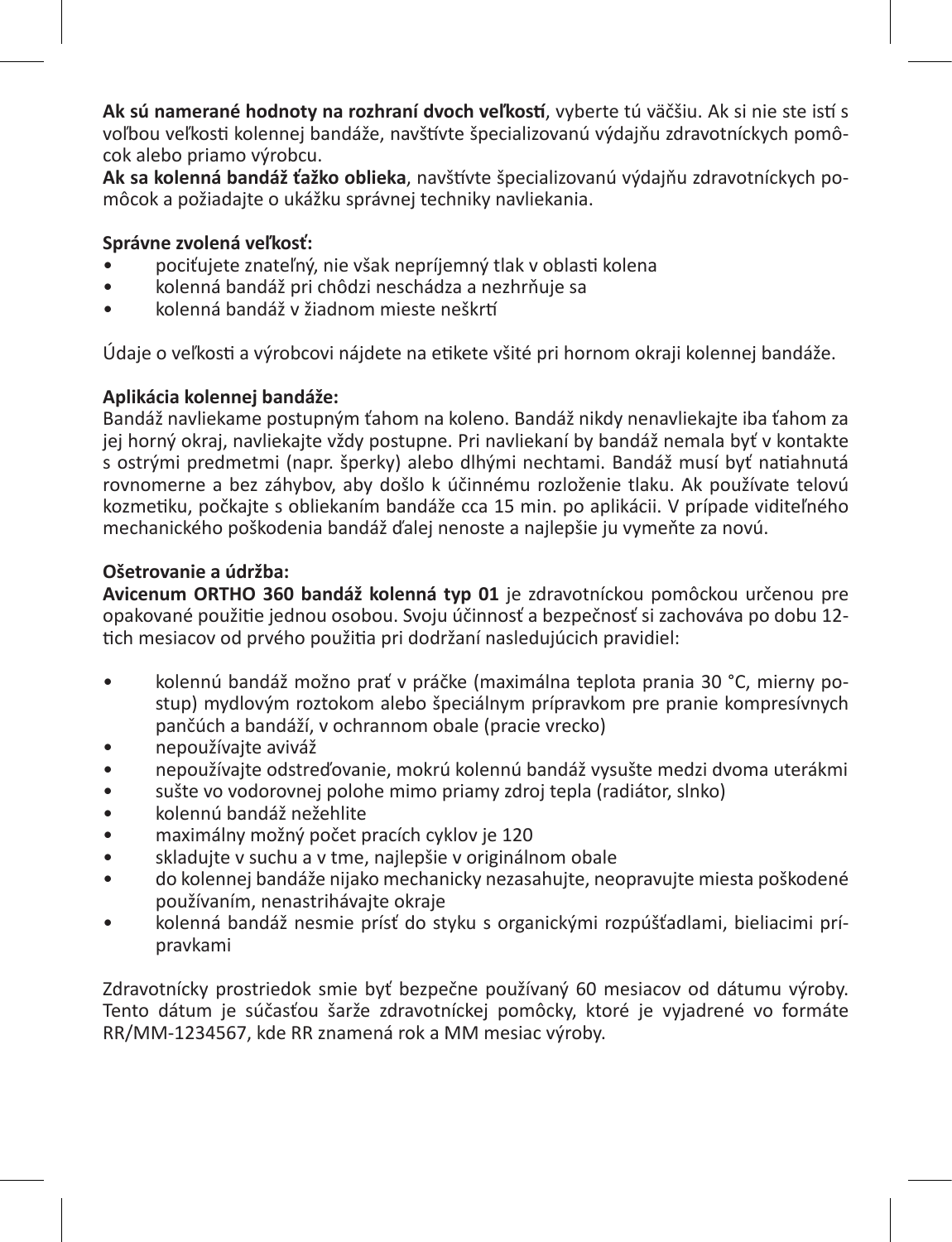**Ošetrovacie symboly:** 

िल ≫ छि छ छ Nepoužívať aviváž!

#### **Kedy nepoužívať:**

Zdravotnícku pomôcku ihneď prestaňte používať ak:

- sa objavia známky mechanického poškodenia (bandáž vymeňte za novú)
- pozorujete zhoršenie zdravotného stavu, ktoré by mohlo mať súvislosť s používaním kolennej bandáže - v takom prípade sa poraďte so svojím ošetrujúcim lekárom

#### **Zloženie:**

60 % PAD Nylon, 40 % elastan LYCRA®, silikón

Táto zdravotnícka pomôcka neobsahuje liečivo, vrátane derivátov ľudskej krvi alebo plazmy, tkanivá alebo bunky ľudského pôvodu alebo ich deriváty, tkanivá alebo bunky živočíšneho pôvodu alebo ich deriváty.

#### **Likvidácia:**

Kolennú bandáž je možné likvidovať s bežným komunálnym odpadom, prípadne odložiť do kontajnera určeného na textil. Hoci je výrobok určený pre použitie na zdravú, neporušenú pokožku, nie je vylúčené, že počas používania došlo ku kontaminácii telesnými tekutinami. V takom prípade by mala byť kolenná bandáž zlikvidovaná ako infekčný materiál. Použitý materiál nie je toxický, ak nedôjde k jeho horeniu. Použitú bandáž nikdy nespaľujte.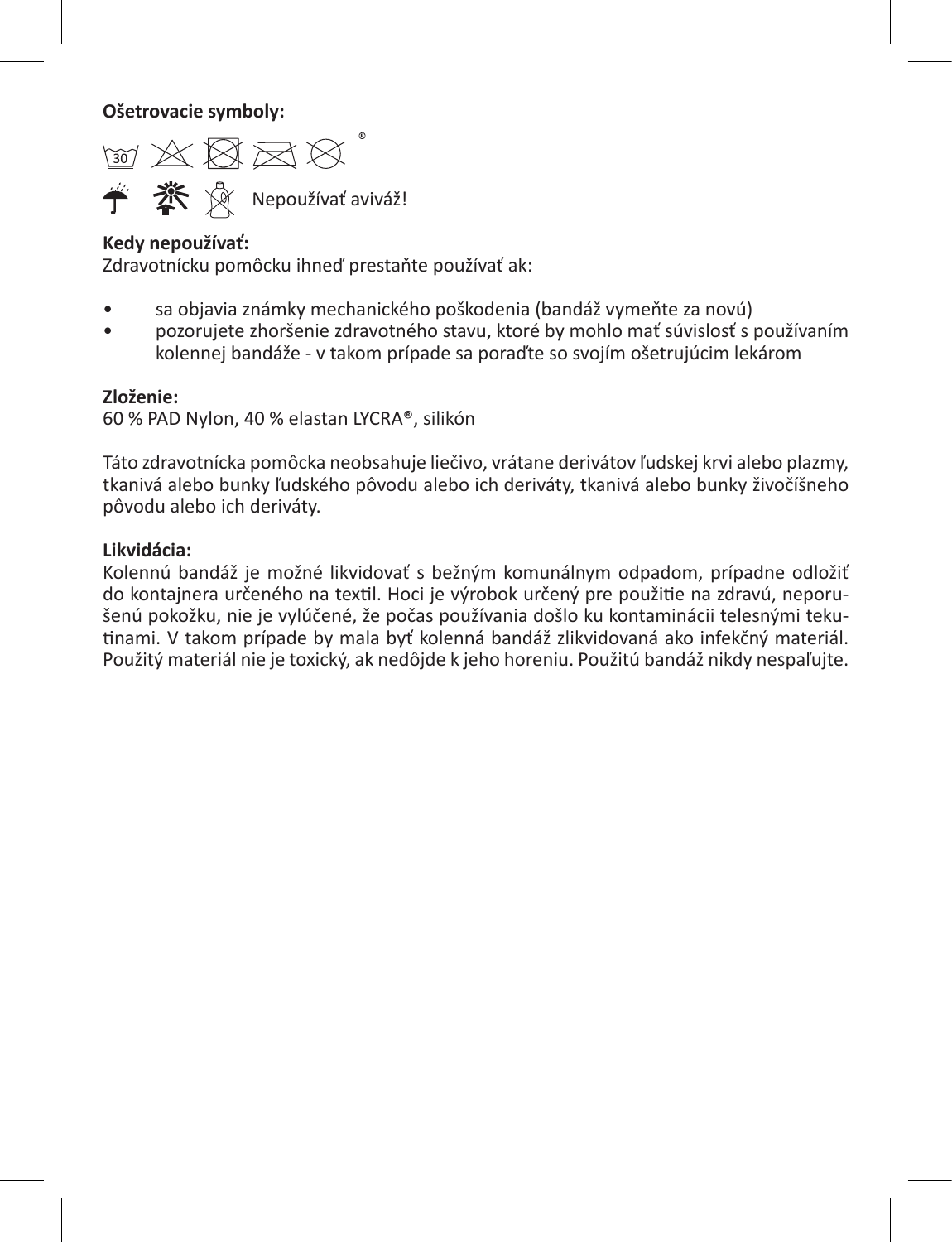**Akýkoľvek závažný nežiaduci účinok, ku ktorému došlo v súvislosti s používaním tejto kolennej bandáže, by mal byť hlásený výrobcovi alebo príslušnému orgánu členského štátu, v ktorom je užívateľ a/alebo pacient žijúci:**

| Česká republika | Státní ústav pro kontrolu léčiv, Šrobárova 48, 100 41 Praha 10                                                                       |
|-----------------|--------------------------------------------------------------------------------------------------------------------------------------|
| Slovensko       | Štátny ústav pre kontrolu liečiv, Kvetná 1024/11, 821 08<br><b>Bratislava</b>                                                        |
| Polska          | Urząd Rejestracji Produktów Leczniczych, Wyrobów Me-<br>dycznych i Produktów Biobójczych, Al. Jerozolimskie 181C,<br>02-222 Warszawa |
| Deutschland     | Das Bundesinstitut für Arzneimittel und Medizinprodukte,<br>Kurt Georg Kiesinger Allee 3, 53175 Bonn                                 |
| Россия          | Roszdravnadzor, Address: 4, bld. 1, Slavyanskaya Square,<br>Moscow, 109074                                                           |
| Україна         | Ministry of Health Ukraine, 7 Hrushevskoho Street, Kyiv,<br>01601                                                                    |
| Australia       | The Therapeutic Goods Administration, 136 Narrabundah<br>Lane, Symonston ACT 2609                                                    |

# **Výrobca:**



ARIES, a.s., Studenec 309, 512 33 Studenec Dátum poslednej revízie textu: 02.10.2020